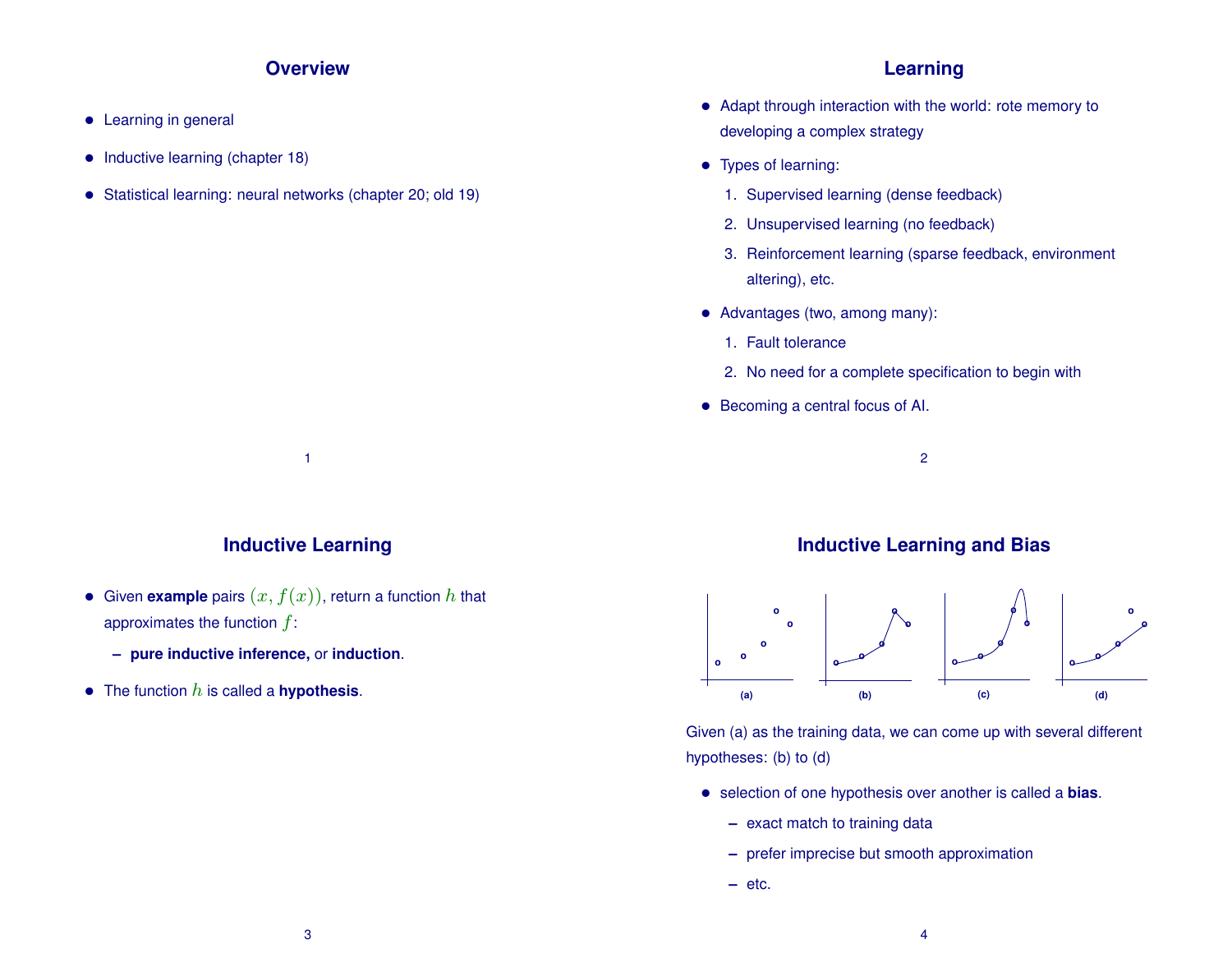#### **Decision Trees**



- learn to approximate **discrete-valued** target functions.
- step-by-step decision making (disjunction of conjunctions)
- applications: medical diagnosis, assess credit risk of loan applicants, etc.

5

#### **Decision Trees: What They Represent**



Wait or not (**Yes/No**)? The decision tree above corresponds to:

 $(Patrons = Some)$  $\vee (Patrons = Full \wedge Hungry = No \wedge Type = French)$  $\vee (Patrons = Full \wedge Hungry = No \wedge Type = Thai \wedge Fri/Sat = Yes)$ 

 $\vee (Patrons = Full \wedge Hungry = No \wedge Type = Burger)$ 

Decision trees represent disjunction of conjunctions.

6

#### **Decision Trees: What They Represent (cont'd)**

![](_page_1_Picture_14.jpeg)

- In other words, for each instance (or example), there are attributes (Patrons, Hungry, etc.) and each instance have a full attribute value assignment.
- For a given instance, it is classified into different discrete classes by the decision tree.
- For training, many  $(instance, class)$  pairs are used.

#### **Constructing Decision Trees from Examples**

| Example  |  | <b>Attributes</b> |                |                |     |             |                             |                |                |                |           |                |  |  |  |
|----------|--|-------------------|----------------|----------------|-----|-------------|-----------------------------|----------------|----------------|----------------|-----------|----------------|--|--|--|
|          |  | Alt               | <b>Bar</b>     | Fri            | Hun | Pat         | Price                       | Rain           | Res            | <b>Type</b>    | Est       | WillWait       |  |  |  |
| $X_1$    |  | Yes               | N <sub>o</sub> | N <sub>o</sub> | Yes | Some        | \$\$\$                      | No             | Yes            | French         | $0 - 10$  | Yes            |  |  |  |
| $X_2$    |  | Yes               | No             | No             | Yes | Full        | \$                          | No             | N <sub>o</sub> | Thai           | $30 - 60$ | No             |  |  |  |
| $X_3$    |  | No                | Yes            | N <sub>o</sub> | No  | Some        | \$                          | No             | N <sub>o</sub> | <b>Burger</b>  | $0 - 10$  | Yes            |  |  |  |
| $X_4$    |  | Yes               | No             | Yes            | Yes | Full        | $\mathcal{S}_{0}$           | No             | N <sub>o</sub> | Thai           | $10 - 30$ | Yes            |  |  |  |
| $X_5$    |  | Yes               | No             | Yes            | No  | Full        | \$\$\$                      | No             | Yes            | French         | >60       | No             |  |  |  |
| $X_6$    |  | No                | Yes            | N <sub>o</sub> | Yes | Some        | \$\$                        | Yes            | Yes            | <b>Italian</b> | $0 - 10$  | Yes            |  |  |  |
| $X_7$    |  | No                | Yes            | No             | No  | <b>None</b> | $\mathcal{S}_{\mathcal{S}}$ | Yes            | No             | <b>Burger</b>  | $0 - 10$  | No             |  |  |  |
| $X_8$    |  | No                | No             | N <sub>o</sub> | Yes | Some        | \$\$                        | Yes            | Yes            | Thai           | $0 - 10$  | Yes            |  |  |  |
| $X_9$    |  | No                | Yes            | Yes            | No  | Full        | \$                          | Yes            | No             | <b>Burger</b>  | >60       | No             |  |  |  |
| $X_{10}$ |  | Yes               | Yes            | Yes            | Yes | Full        | \$\$\$                      | N <sub>o</sub> | Yes            | <b>Italian</b> | $10 - 30$ | N <sub>O</sub> |  |  |  |
| $X_{11}$ |  | No                | No             | $N_{O}$        | No  | <b>None</b> | \$                          | No             | N <sub>o</sub> | Thai           | $0 - 10$  | N <sub>o</sub> |  |  |  |
| $X_{12}$ |  | Yes               | Yes            | Yes            | Yes | Full        | \$                          | No             | N <sub>O</sub> | <b>Burger</b>  | $30 - 60$ | Yes            |  |  |  |

- Given a set of examples (**training set**), both **positive** and **negative**, the task is to construct a decision tree that describes a concise decision path.
- Using the resulting decision tree, we want to **classify** new instances of examples (either as **yes** or **no**).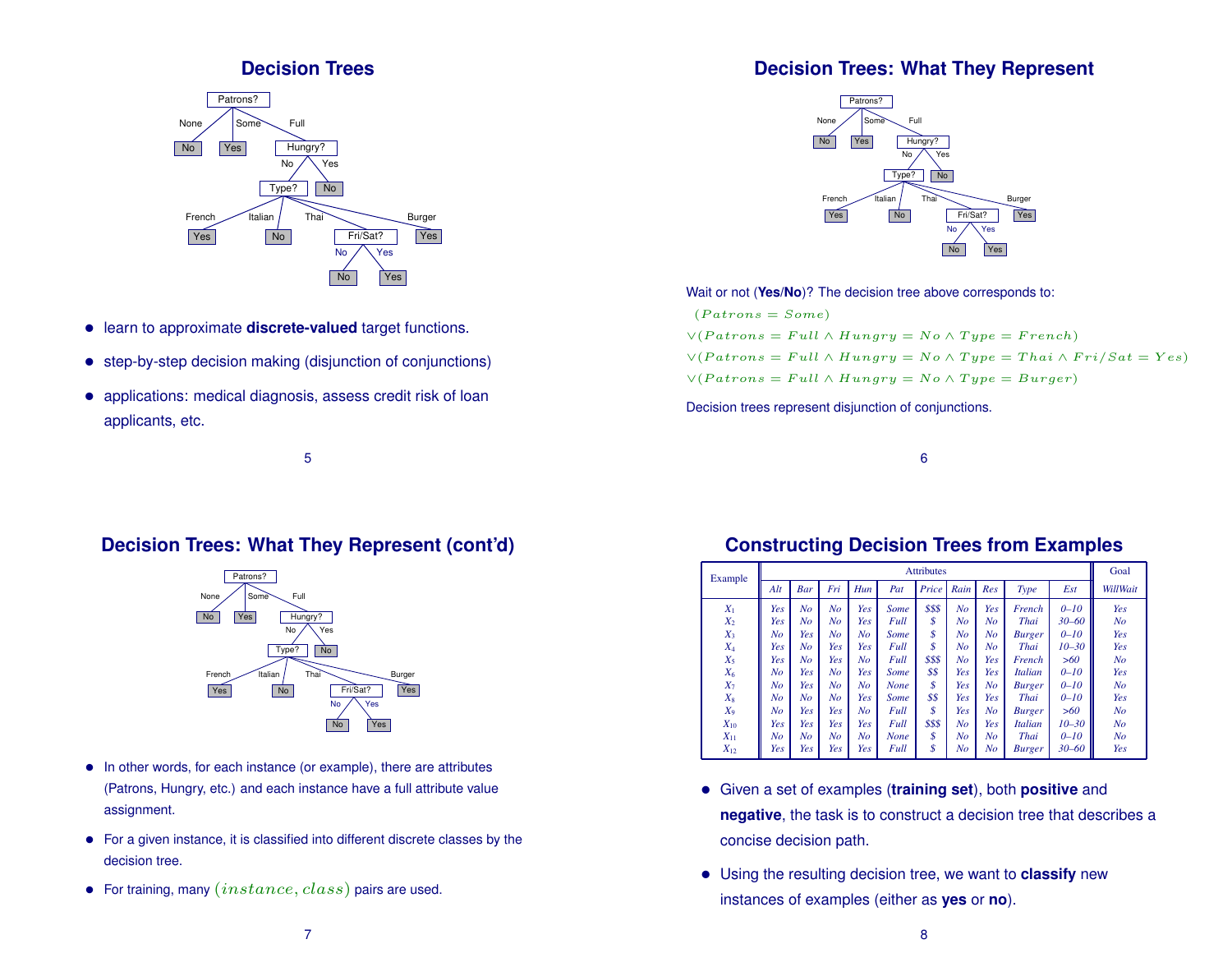#### **Constructing Decision Trees: Trivial Solution**

- A trivial solution is to explicitly construct paths for each given example.
- The problem with this approach is that it is not able to deal with situations where, some attribute values are missing or new kinds of situations arise.
- Consider that some attributes may not count much toward the final classification.

#### **Finding a Concise Decision Tree**

- Memorizing all cases may not be the best way.
- We want to extract a decision pattern that can describe a large number of cases in a **concise** way.
- Such an inductive bias is called **Ockham's razor**: *The most likely hypothesis is the simplest one that is consistent with all observations.*
- In terms of a decision tree, we want to make as few tests before reaching a decision, i.e. the depth of the tree should be shallow.

10

#### **Finding a Concise Decision Tree (cont'd)**

9

- Basic idea: pick up attributes that can clearly separate positive and negative cases.
- These attributes are more important than others: the final classification heavily depend on the value of these attributes.

#### **Finding a Concise Decision Tree (cont'd)**

![](_page_2_Figure_14.jpeg)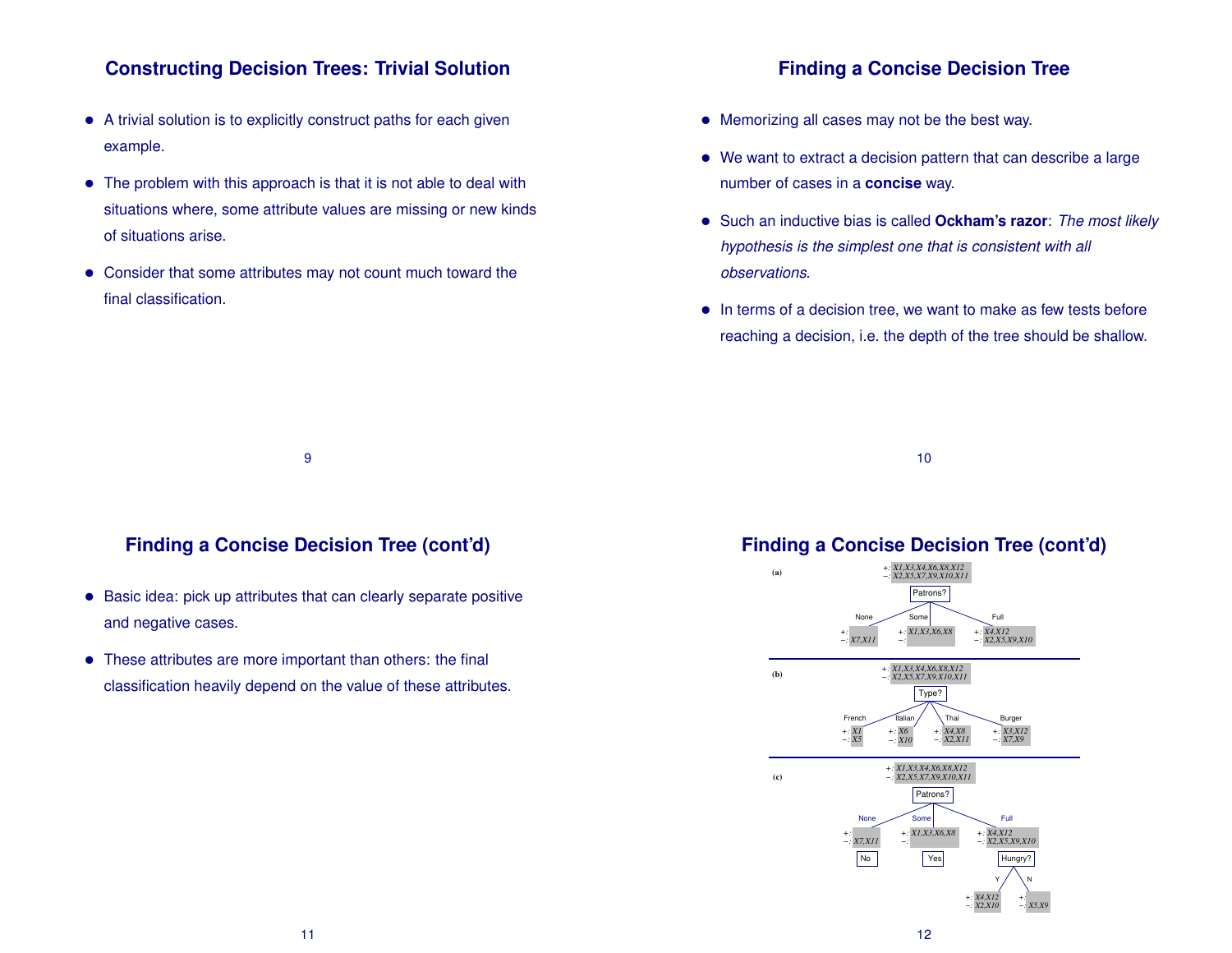#### **Decision Tree Learning Algorithm**

![](_page_3_Figure_1.jpeg)

13

#### **Accuracy of Decision Trees**

![](_page_3_Figure_4.jpeg)

- Divide examples into training and test sets.
- Train using the training set.
- Measure accuracy of resulting decision tree on the test set.

# **Resulting Decision Tree**

![](_page_3_Figure_9.jpeg)

- Some attributes are not tested at all.
- Odd paths can be generated (Thai food branch).
- Sometimes the tree can be incorrect for new examples (exceptional cases).

14

# **Choosing the Best Attribute to Test First**

Use Shannon's information theory to choose the attribute that give the maximum **information gain**.

- Pick an attribute such that the information gain (or entropy reduction) is maximized.
- Entropy measures the **average surprisal** of events. Less probable events are more surprising.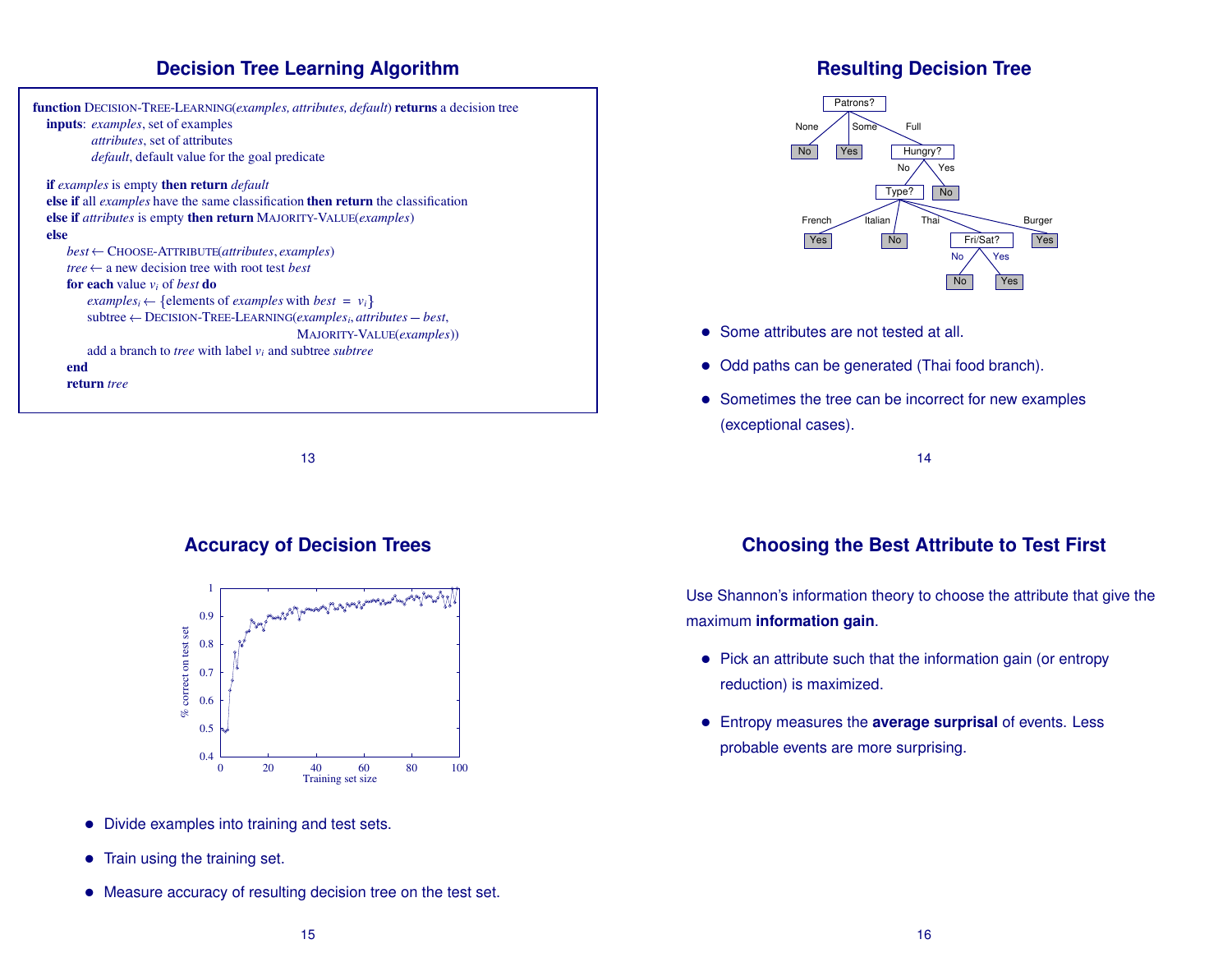#### **Entropy and Information Gain**

$$
Entropy(E) = \sum_{i \in C} -P_i log_2(P_i)
$$

 $Gain(E, A) = Entropy(E)$ -  $\sum$  $v\!\in\!Vales(A)$  $|E_v|$  $\frac{2|v|}{|E|} Entropy(E_v)$ 

- $\bullet$   $E$ : set of examples
- $\bullet$   $A$ : a single attribute
- $E_v$ : set of examples where attribute  $A = v$ .
- $|S|$ : cardinality of set S.

#### **Issues in Decision Tree Learning**

- Noise and overfitting
- Missing attribute values from examples
- Multi-valued attributes with large number of possible values
- Continuous-valued attributes.

18

#### **Key Points**

17

Decision tree learning:

- What is the embodied principle (or bias)?
- How to choose the best attribute? Given a set of examples, choose the best attribute to test first.
- What are the issues? noise, overfitting, etc.

#### **Neural Networks**

Neural networks is one particular form of learning from data.

- simple processing elements: named units, or neurons
- connective structure and associated connection weights
- learning: adaptation of connection weights

Neural networks mimic the human (or animal) nervous system.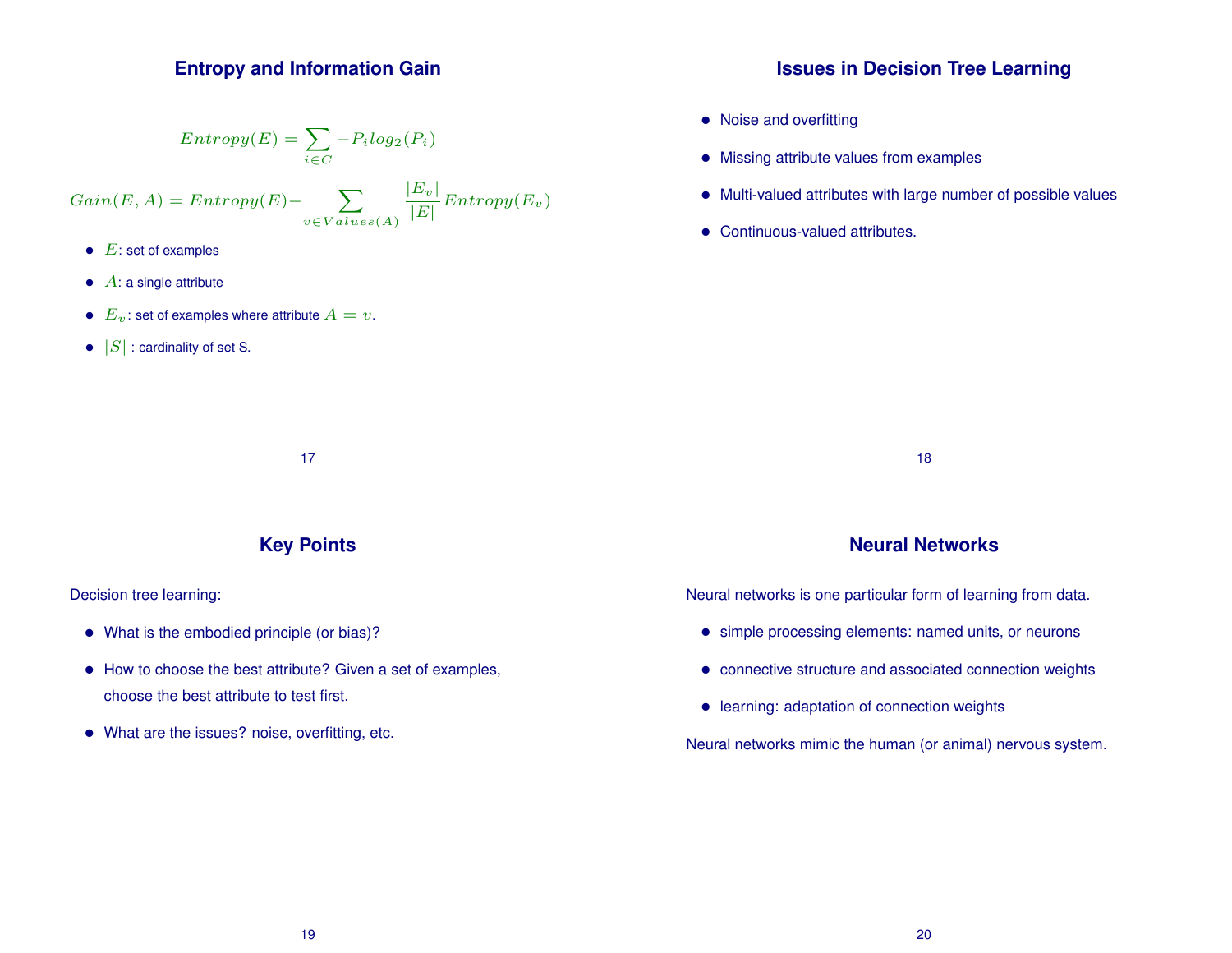#### **Many Faces of Neural Networks**

- Abstract mathematical/statistical model
- Optimization algorithm
- Pattern recognition algorithm
- Tools for understanding the function of the brain
- Robust engineering application

#### **The Central Nervous System**

![](_page_5_Picture_7.jpeg)

- Cortex: thin outer sheet where most of the neurons are.
- Sub-cortical nuclei: thalamus, hippocampus, basal ganglia, etc.
- Midbrain, pons, and medulla, connects to the spinal cord.
- Cerebellum (hind brain, or small brain)

22

#### **Function of the Nervous System**

21

Function of the nervous system:

- Perception
- Cognition
- Motor control
- Regulation of essential bodily functions

# **The Central Nervous System: Facts** <sup>a</sup>

#### Facts: human neocortex

- Thickness: 1.6mm
- Area: 36cm  $\times$  36cm (about 1.4 ft<sup>2</sup>)
- Neurons: 10 billion  $(10^{10})$
- Connections: 60 trillion ( $6 \times 10^{13}$ ) to 100 trillion
- Connections per neuron:  $10^4$
- Energy usage per operation:  $10^{-16}$ J (compare to  $10^{-6}$ J in modern computers)

a *Neural networks: a comprehensive foundation* by Simon Haykin (1994), and *Foundations of Vision* by Brian Wandell (1995). May slightly differ from those in Russel & Norvig. No need to memorize these figures.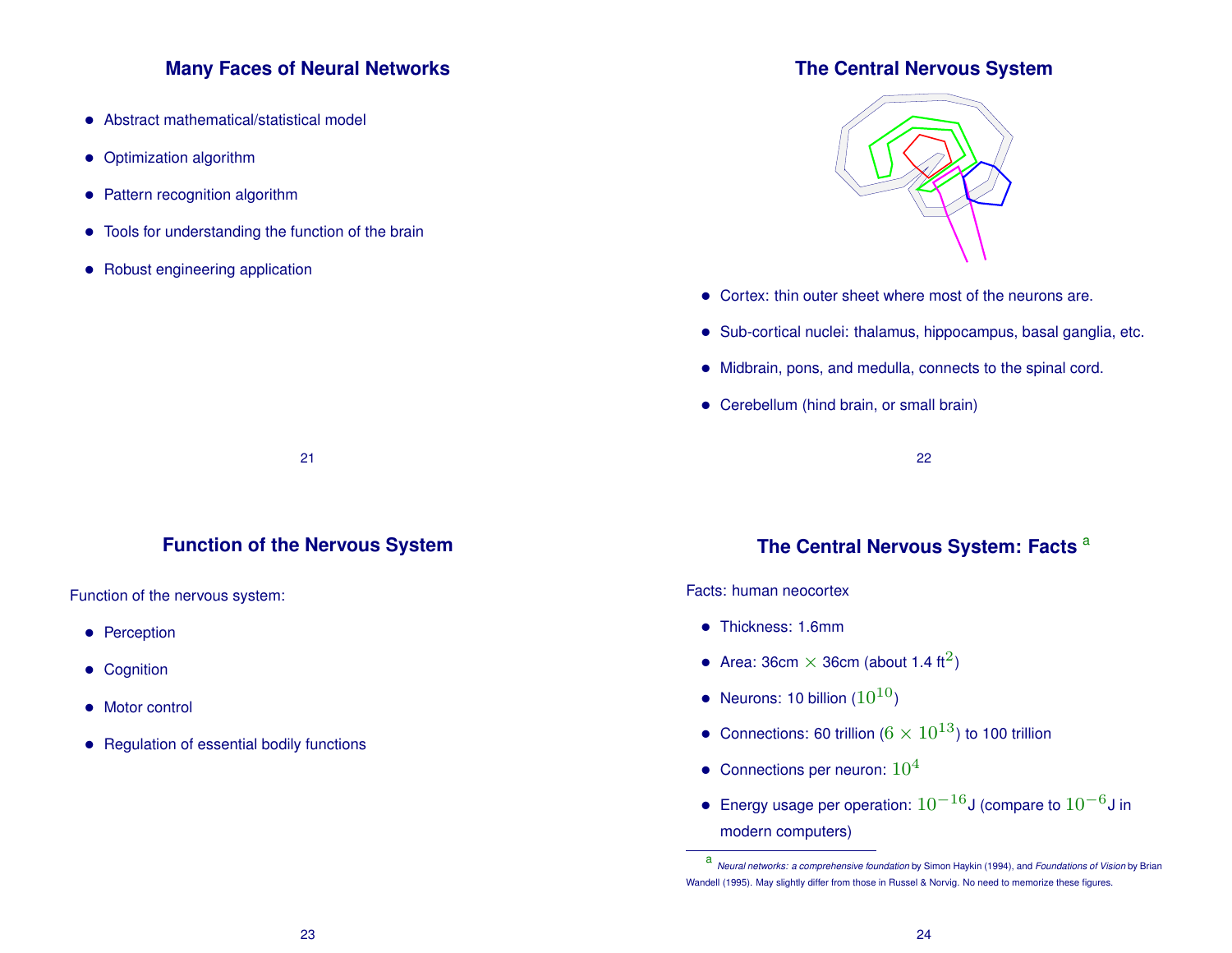### **How the Brain Differs from Computers**

- Densely connected.
- Massively parallel.
- Highly nonlinear.
- Asynchronous: no central clock.
- Fault tolerant.
- Highly adaptable.
- **•** Creative.

Why are these crucial?

**Neurons: Basic Functional Unit of the Brain**

![](_page_6_Figure_10.jpeg)

- Dendrites receive input from upstream neurons.
- Ions flow in to make the cell positively charged.
- Once a firing threshold is reached, a spike is generated and transmitted along the axon.
- Axon terminals release neurotransmitters to relay the signal to the downstream neurons.

26

# **Abstraction of the Neuron in Neural Networks**

![](_page_6_Figure_17.jpeg)

- Input
- Connection weight
- Transfer function:  $f(\cdot)$

Typical transfer functions: step-function or sigmoid.

25

## **Propagation of Activation Across the Synapse**

![](_page_6_Figure_24.jpeg)

- 1. Action potential reaches axon terminal.
- 2. Neurotransmitters are released into synaptic cleft and bind to postsynaptic cell's receptors.
- 3. Binding allows ion channels to open  $(Na<sup>+</sup>)$ , and  $Na<sup>+</sup>$  ions flows in and makes the postsynaptic cell depolarize.
- 4. Once the membrane voltage reaches the threshold, an action potential is generated.

Lesson: neural activity propagation has a very complex cellular/molecular mechanism.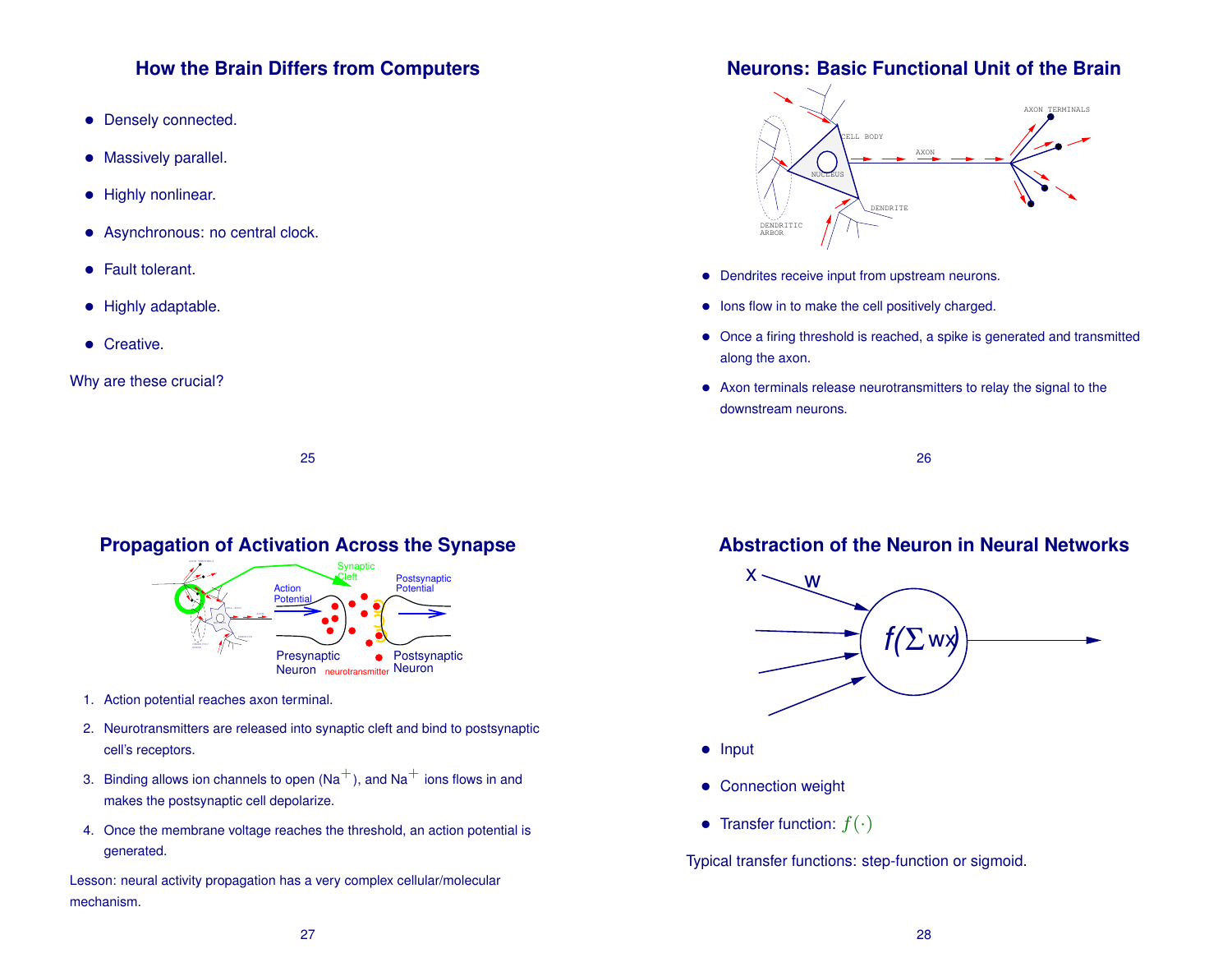# **Typical Activation Functions**

![](_page_7_Figure_1.jpeg)

- $Step<sub>t</sub>(x) = 1$  if  $x > t$ , 0 if  $x < t$
- $Sign(x) = +1$  if  $x \ge 0, -1$  if  $x < 0$
- Sigmoid $(x) = \frac{1}{1+e^{-x}}$

Note that  $Step_t(x) = Step_0(x - t)$ , which we will simply call  $Step(x - t).$ 

29

# **Classification of Neural Networks**

#### Teacher exists?

- Supervised (with teacher): perceptrons, backpropagation network, etc.
- Unsupervised (no teacher): self-organizing maps, etc.

#### Recurrent connections?

- Feed-forward: perceptrons, backpropagation network, etc.
- Recurrent: Hopfield network, Boltzmann machines, SRN (simple recurrent network), etc.

![](_page_7_Figure_14.jpeg)

![](_page_7_Figure_15.jpeg)

• 
$$
Sigmoid(x) = \frac{1}{1+e^{-x}}
$$

•  $tanh(\frac{x}{2})$  $\frac{x}{2}$ ) =  $\frac{1-e^{-x}}{1+e^{-x}}$  $1+e^{-x}$ 

30

![](_page_7_Figure_19.jpeg)

- Perceptrons: single layer, threshold-gated.
- Backpropagation networks: multiple layers, sigmoid (or tanh) activation function.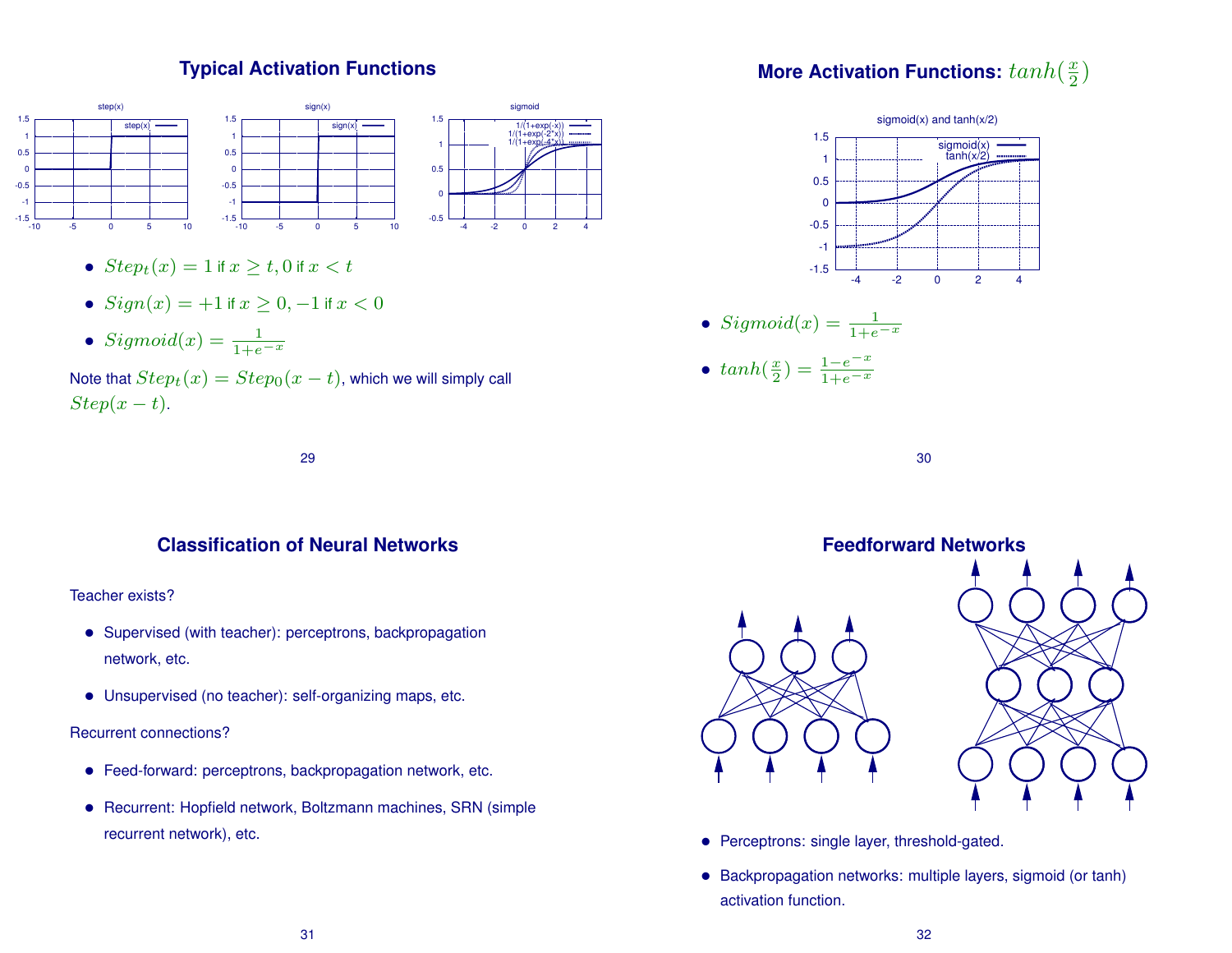![](_page_8_Figure_0.jpeg)

#### **Boolean Logic Gates with Perceptron Units** <sup>a</sup>

![](_page_8_Figure_2.jpeg)

- Note that the activation function is the  $step_0(\cdot)$  function.
- Perceptrons can represent basic boolean functions.
- Thus, a network of perceptron units can compute any Boolean function.

#### What about XOR or EQUIV?

<sup>a</sup>Same as Russel & Norvig p.570, figure 19.6

34

**Limitation of Perceptrons**

![](_page_8_Figure_10.jpeg)

Perceptrons can only represent **linearly-separable** functions.

• Output of the perceptron:

 $W_0 \times I_0 + W_1 \times I_1 - t \geq 0$ , then output is 1

$$
W_0 \times I_0 + W_1 \times I_1 - t < 0, \text{ then output is } 0
$$

# **Limitation of Perceptrons (cont'd)**

![](_page_8_Figure_17.jpeg)

• A geometrical interpretation of this is:

$$
I_1 = \frac{-W_0}{W_1} \times I_0 + \frac{t}{W_1},
$$

where points on or above the line, the output is 1, and 0 for those below the line (when  $W_1$  is positive). Compare with

$$
y = \frac{-W_0}{W_1} \times x + \frac{t}{W_1}
$$

.

**Note:** When dividing both sides with  $W_{1}$ , depending on the sign, the inequality can flip its direction (see previous page).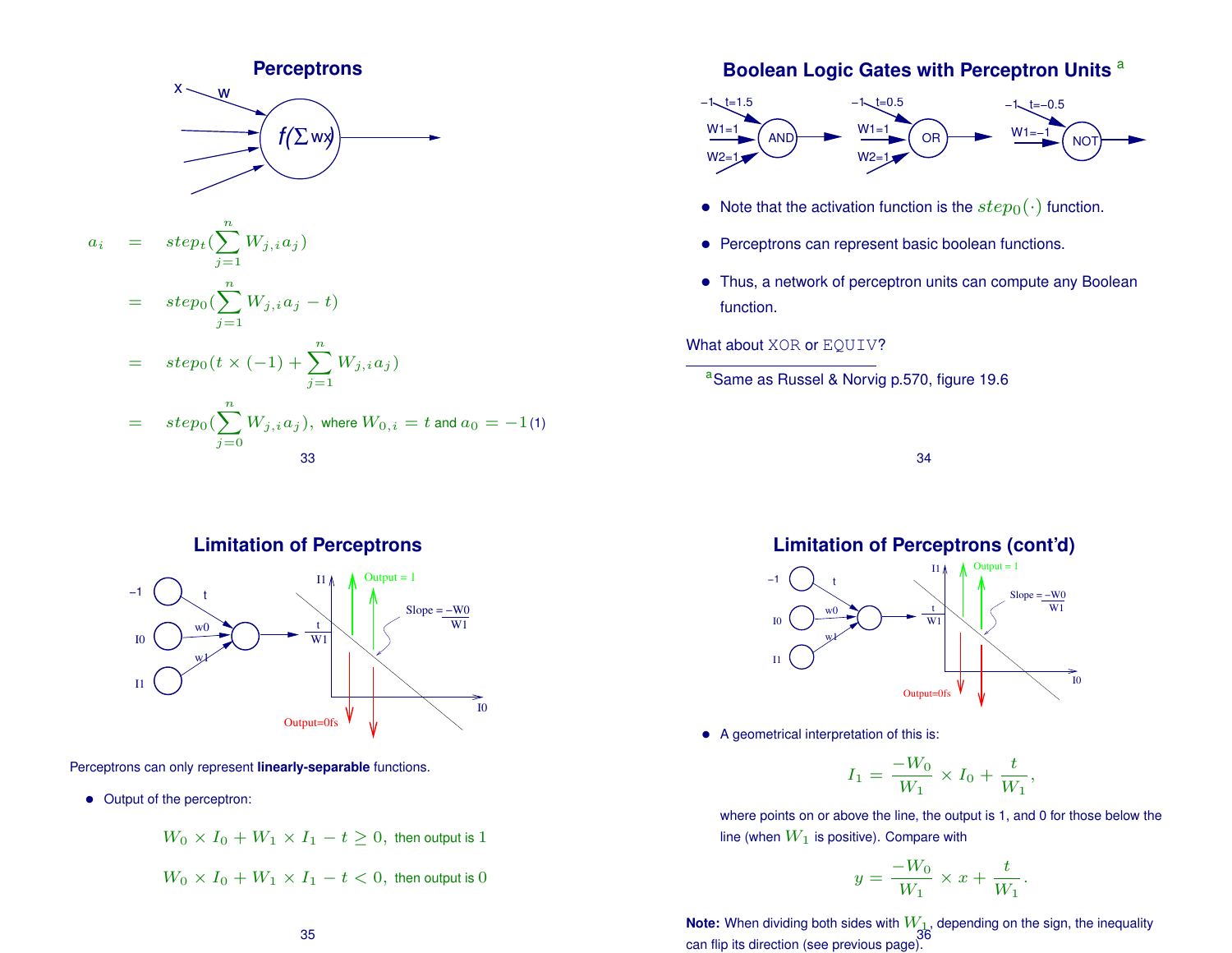![](_page_9_Figure_0.jpeg)

- Thus, only functions where the points that result in 0 and 1 as output can be separated by a line can be represented by perceptrons.
- **Note:** the previous result is generalizable to functions of  $n$ arguments, i.e. perceptron with  $n$  inputs plus one threshold (or bias) unit.

37

![](_page_9_Figure_4.jpeg)

- Perceptrons cannot represent XOR!
- Minsky and Papert (1969)

![](_page_9_Figure_7.jpeg)

- For functions that take integer or real values as arguments and output either 0 or 1.
- Left: linearly-separable (i.e., can draw a straight line between the classes).
- Right: not linearly-separable (i.e., perceptrons cannot represent such a function)

38

## **Learning in Perceptrons**

![](_page_9_Figure_13.jpeg)

- The weights do not have to be calculated manually.
- We can train the network with (input, output) pair according to the following weight update rule:

$$
W_j \leftarrow W_j + \alpha \times I_j \times Err,
$$

where  $\alpha$  is the learning rate parameter,  $I_j$  is the input, and  $Err = DesignedOutput - NetworkOutput.$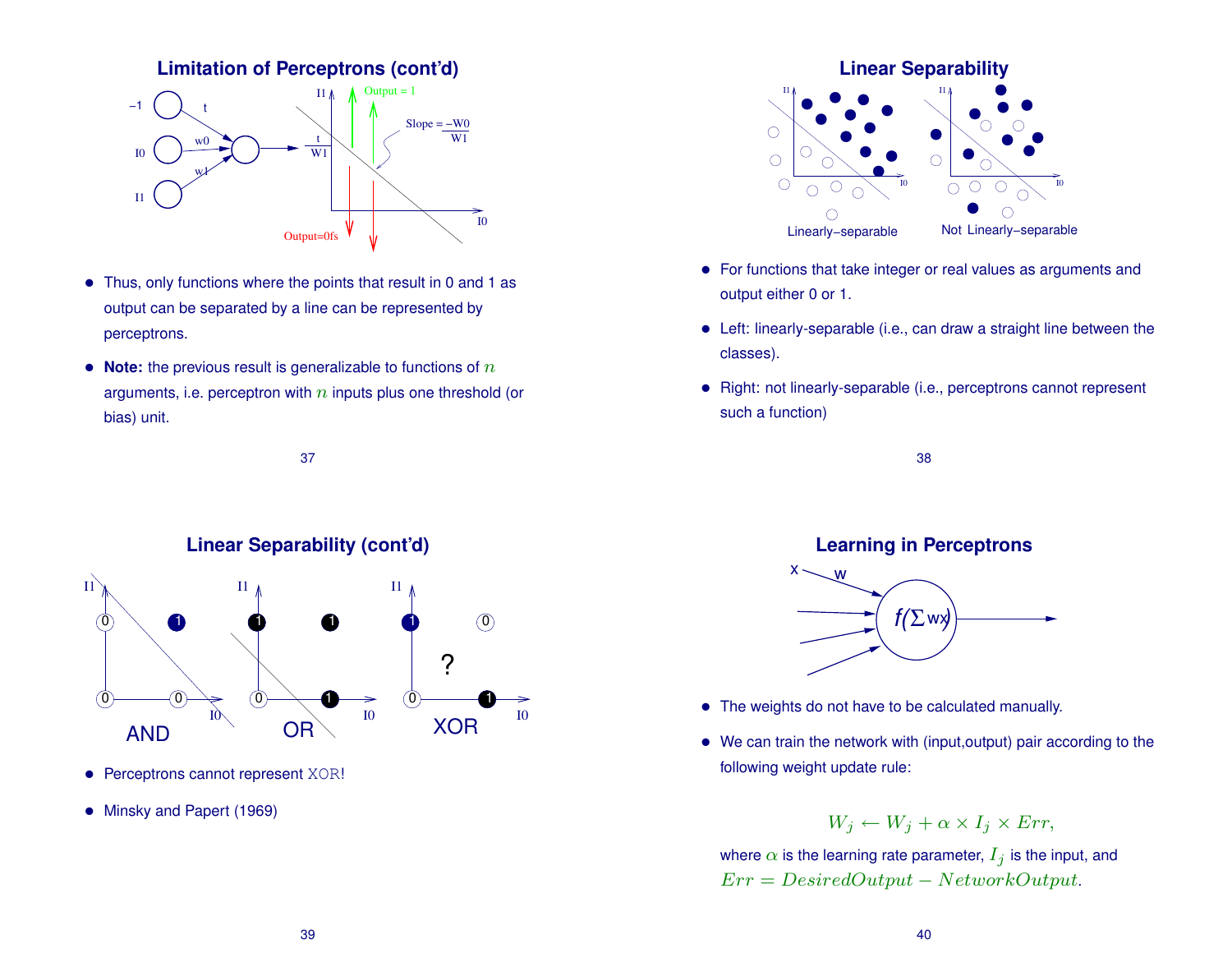#### **Exercise: Implementing the Perceptron**

- It is fairly easy to implement a perceptron.
- You can implement it in any programming language: C/C++, etc.
- Look for examples on the web, and JAVA applet demos.

#### **Key Points**

- The central nervous system: how it differs from conventional computers.
- Basic mechanism of synaptic information transfer
- Types of neural networks
- Perceptrons: basic idea, and the geometric interpretation. What is the limitation? How to train?

41

#### **Overview**

- Multilayer feed-forward networks
- Gradient descent search
- Backpropagation learning rule
- Evaluation of backpropagation
- Applications of backpropagation

#### 42

## **Multilayer Feed-Forward Networks**

![](_page_10_Figure_18.jpeg)

- Proposed in the 1950s
- Proper procedure for training the network came later (1969) and became popular in the 1980s: **back-propagation**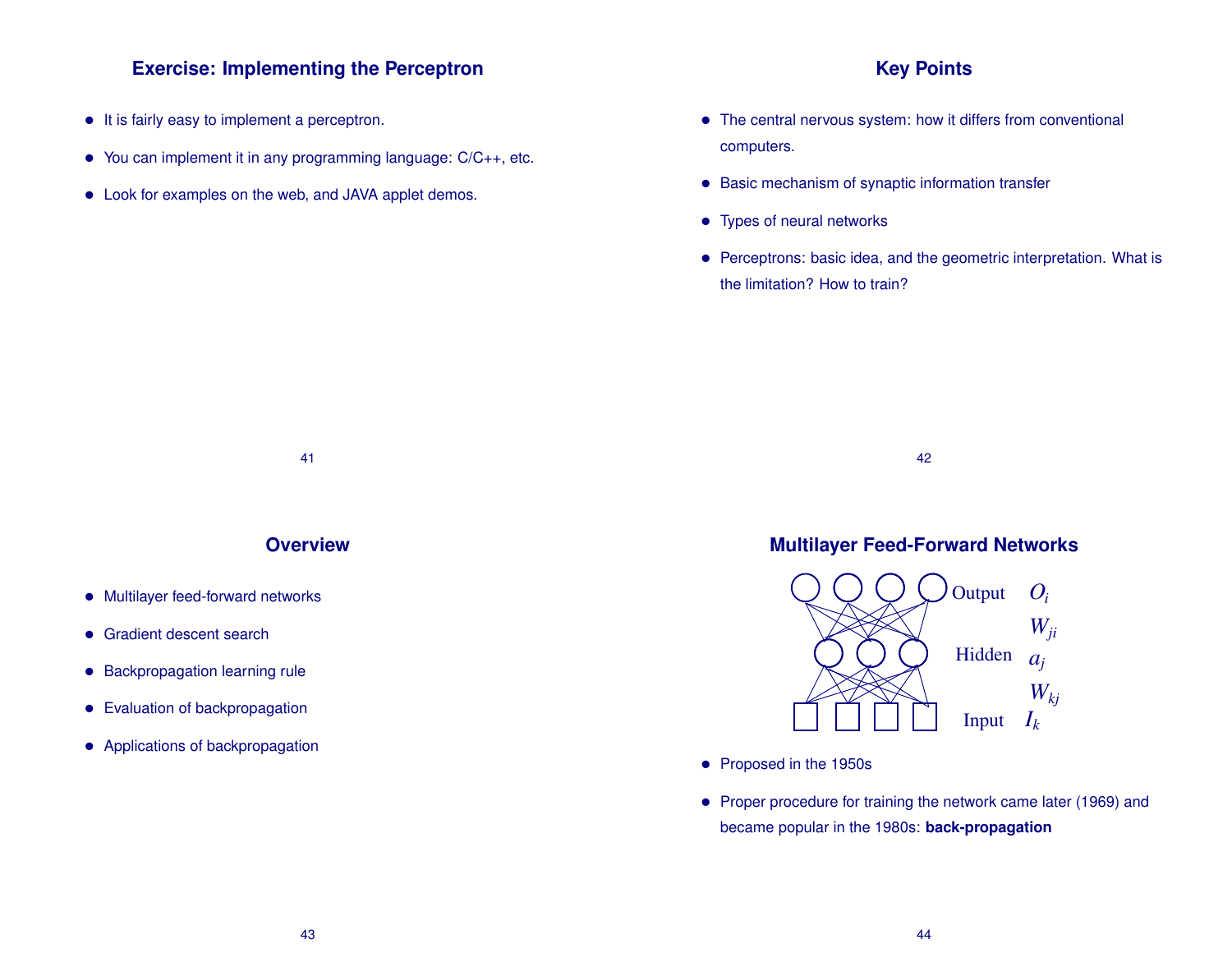#### **Back-Propagation Learning Rule**

![](_page_11_Figure_1.jpeg)

- Back-prop is basically a **gradient descent** algorithm.
- The tough problem: output layer has explicit error measure, so finding the error surface is trivial. However, for the hidden layers, how much error each connection eventually cause at the output nodes is hard to determine.
- Backpropagation determines how to distribute the **blame** to each connection.

45

![](_page_11_Figure_5.jpeg)

• For weight  $W_i$  and error function  $E$ , to minimize  $E, W_i$  should be changed according to  $W_i \leftarrow W_i + \Delta W_i$ :

$$
\Delta W_i = \alpha \times \left( -\frac{\partial E}{\partial W_i} \right),
$$

where  $\alpha$  is the learning rate parameter.

 $\bullet$   $E$  can be a function of many weights, thus the partial derivative is used in the above:

$$
E(W_1, W_2, ..., W_i, ...W_n, ...)
$$

# 47

### **Gradient Descent**

- We want to minimize the total error  $E$  by tweaking the network weights.
- E depends on  $W_i$ , thus by adjusting  $W_i$ , you can reduce E.
- Figuring out how to simultaneously adjust weights  $W_i$  for all i at once is practically impossible, so use an iterative approach.
- A sensible way is to reduce  $E$  with respect to one weight  $W_i$  at a time, proportional to the gradient (or slope) at that point.

46

![](_page_11_Figure_18.jpeg)

where  $q(\cdot)$  is the sigmoid activation function, and  $T_i$  the target.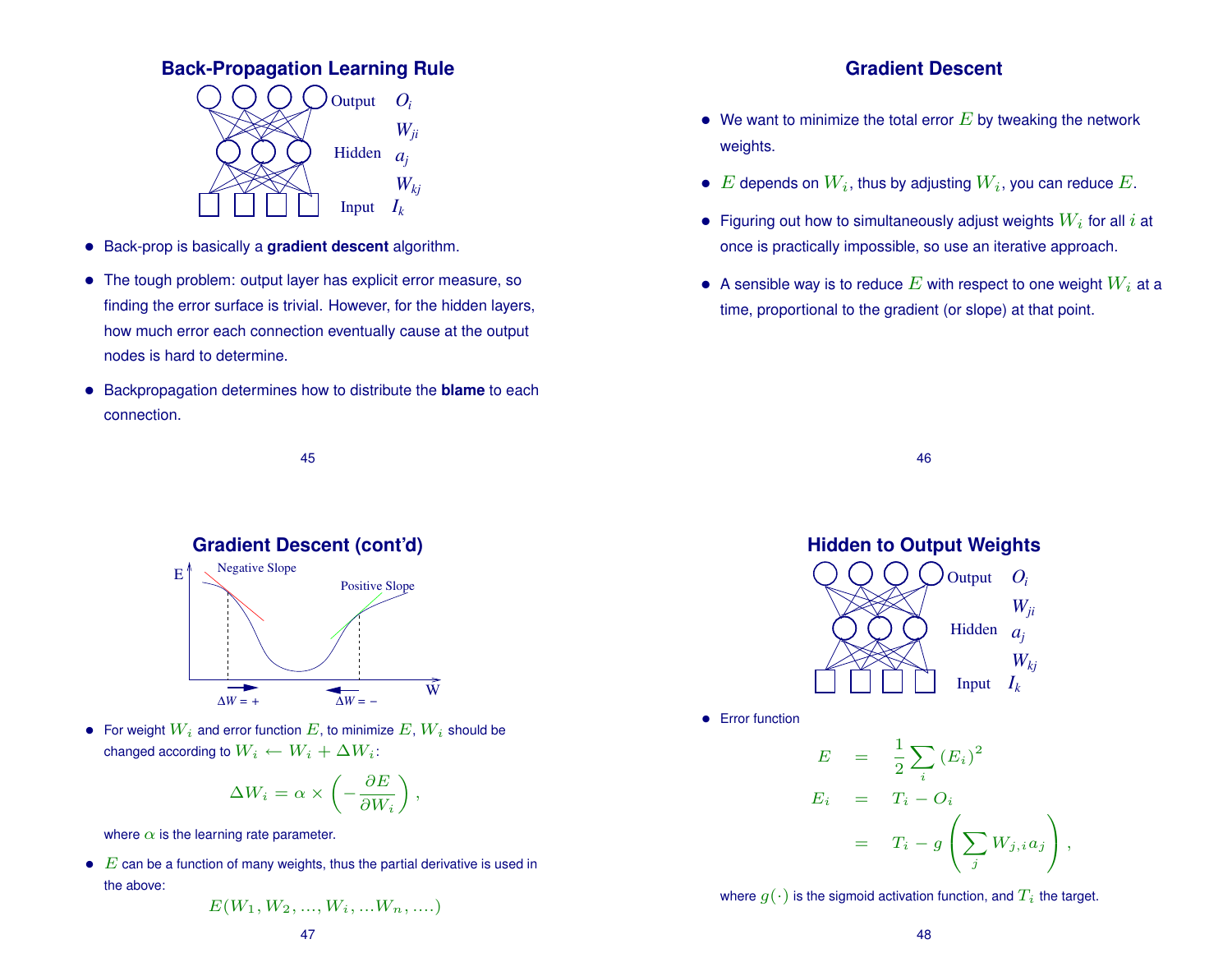**Hidden to Output Weights (cont'd)**  
\n
$$
\bigotimes_{W_{ji}} Q_{\text{Ooutput } D_i}
$$
\n
$$
\bigotimes_{W_{ji}} W_{W_{ij}}
$$
\n
$$
\frac{\partial E}{\partial W_{j,i}} = \frac{\partial \left( \frac{1}{2} \sum_i \left( T_i - g \left( \sum_j W_{j,i} a_j \right) \right)^2 \right)}{\partial W_{j,i}}
$$
\n
$$
= \frac{\partial \left( \frac{1}{2} \left( T_i - g \left( \sum_j W_{j,i} a_j \right) \right)^2 \right)}{\partial W_{j,i}}
$$
\n
$$
= (T_i - O_i) \times \left( -\frac{\partial g(\sum_j W_{j,i} a_j)}{\partial W_{j,i}} \right)
$$
\n
$$
= -(T_i - O_i) \times g'(\sum_j W_{j,i} a_j) \times a_j
$$

**Hidden to Output Weights (cont'd)**

• For easier calculation later on, we can rewrite:

$$
\frac{\partial E}{\partial W_{j,i}} = -(T_i - O_i) \times g'(\sum_j W_{j,i} a_j) \times a_j
$$

$$
= -a_j \times (T_i - O_i) \times g'(\sum_j W_{j,i} a_j)
$$

$$
= -a_j \times \Delta_i
$$

• It is easy to verify  $g'(x) = g(x)(1 - g(x))$  from  $g(x)=\frac{1}{1+e^{-x}}$ , so we can reuse the  $g(x)$  value from the feed-forward phase in the feedback weight update.

50

![](_page_12_Figure_6.jpeg)

However, this is too complex.

#### **Hidden to Output Weight Update**

49

![](_page_12_Figure_9.jpeg)

 $\bullet \,\,$  From  $\frac{\partial E}{\partial W_{j,i}} = -a_j \times \Delta_i,$  we get the update rule:

$$
W_{j,i} \leftarrow W_{j,i} + \alpha \times a_j \times \Delta_i,
$$

where  $\Delta_i = (T_i - O_i) \times g'(\sum_j W_{j,i}a_j).$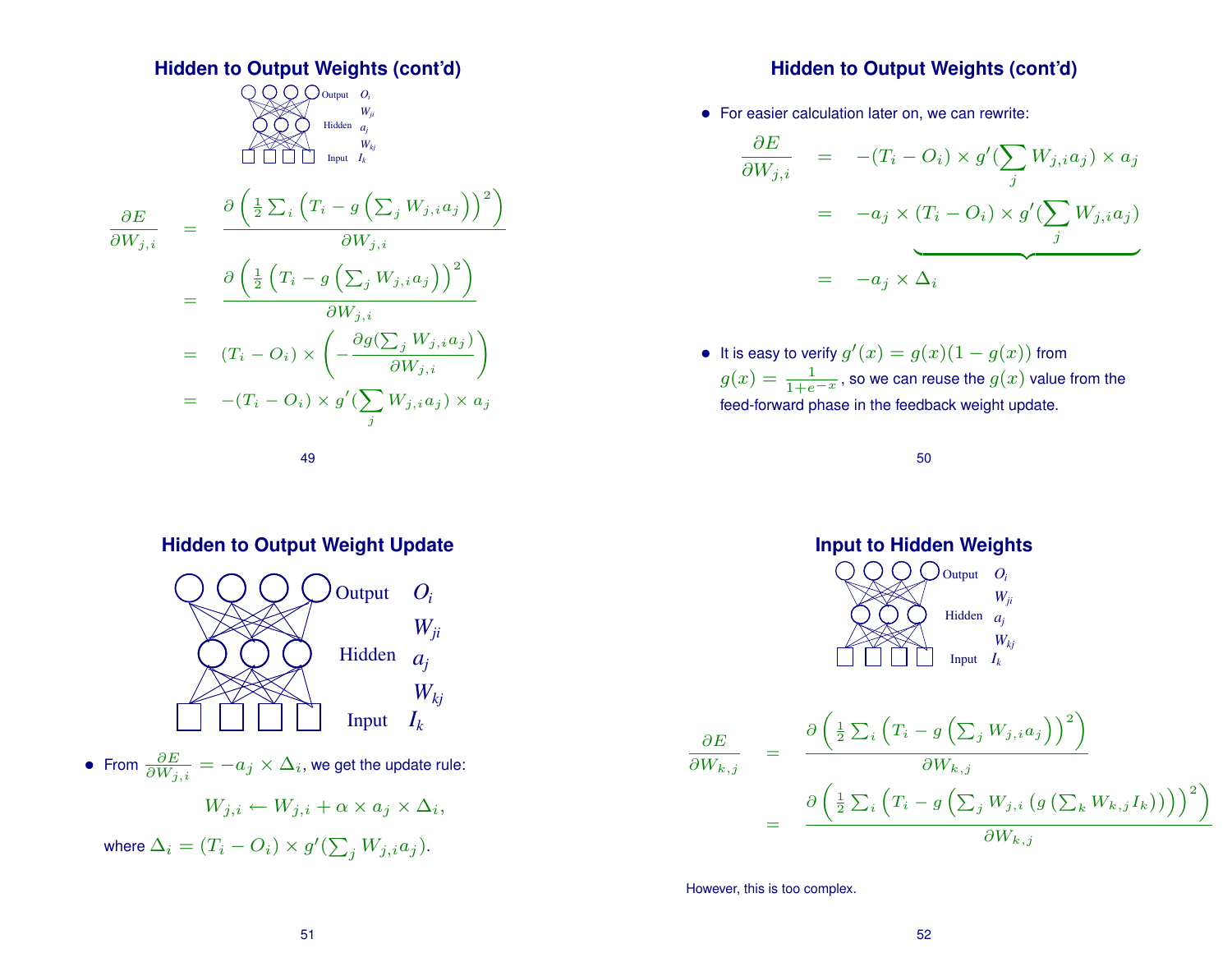![](_page_13_Figure_0.jpeg)

![](_page_13_Figure_1.jpeg)

Use the chain rule for easier calculation of the partial derivative:

$$
\frac{\partial E}{\partial W_{k,j}} = \frac{\partial E}{\partial a_j} \times \frac{\partial a_j}{\partial W_{k,j}}
$$
\n
$$
= - \sum_i \left( \underbrace{(T_i - O_i)g'(\sum_j W_{j,i} a_j)}_{j} W_{j,i} \right) \times \underbrace{g'(\sum_k W_{k,j} I_k) I_k}_{k}
$$
\n
$$
= - \sum_i \left( \Delta_i W_{j,i} \right) g'(\sum_k W_{k,j} I_k) I_k
$$

![](_page_13_Figure_4.jpeg)

![](_page_13_Figure_5.jpeg)

• Weight update:

$$
\Delta W_{x,y} \propto \Delta_y \times Input_x
$$

• The  $\Delta$ s:

 $\Delta_x = Error_x \times g'(WeightedSum_x)$ 

Thus, each node has its own  $\Delta$  and that is used to update the weights. These  $\Delta$ s are backpropagated for weight updates further below.

#### **Input to Hidden Weight Update Rule**

![](_page_13_Figure_12.jpeg)

From 
$$
\frac{\partial E}{\partial W_{k,j}}
$$
, we can rename

 $\sum_i \left( \Delta_i W_{j,i} \right) g'(\sum_k W_{k,j} I_k)$  to be  $\Delta_j$  , then the whole equation becomes:

$$
\frac{\partial E}{\partial W_{k,\,j}} = - \Delta_j I_k
$$

Thus the update rule becomes:

$$
W_{k,j} \leftarrow W_{k,j} + \alpha \times \Delta_j \times I_k
$$

54

## **General Case: More Than 2 Layers**

- In general, the same rule for back-propagating  $\Delta$ s apply for multiple layer networks with more than two layers.
- That is,  $\Delta$  for a deep hidden unit can be determined by the product of the weighted sum of feedback ∆s and the first derivative of feedforward weighted sum at the current unit.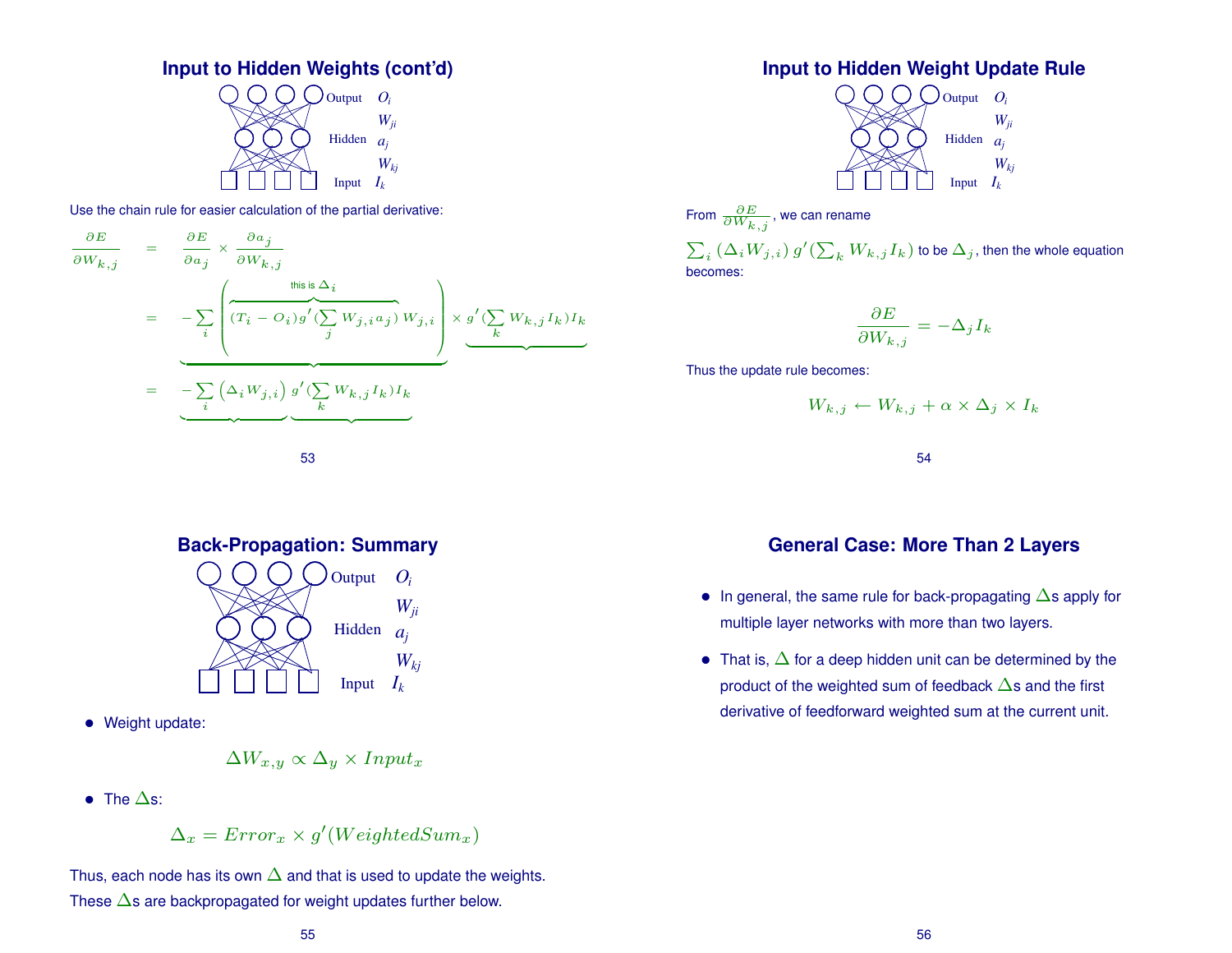## **Backpropagation Algorithm**

- 1. Pick  $(Input, Target)$  pair.
- 2. Using input, activate hidden and output layers through feed-forward activation.
- 3. At the output node, calculate the error  $(T_i O_i)$ , and from that calculate the  $\Delta$ s.
- 4. Update weights to the output layer, and backpropagate the  $\Delta s$ .
- 5. Successively update hidden layer weights until Input layer has been reached.
- 6. Repeat step1–5 until the total error goes below a set threshold.

57

#### **Problems With Backprop**

- Learning can be extremely slow: introduce momentum, etc.
- Network can be stuck in local minima: this is a common problem for any gradient-based method.

Other issues are: how to introduce new batches of data after the training has been completed.

#### **Technical Issues in Training**

- Batch vs. online training
	- **–** Batch: accumulate weight updates for one epoch, and then update
	- **–** Online: immediately apply weight updates after one input-output pair.
- When to stop training
	- **–** Training set: use for training
	- **–** Validation set: determine when to stop
	- **–** Test set: use for testing performance

58

#### **Backprop Application**

- Speech generation: NetTALK (Sejnowski and Rosenberg, 1987)
- Character recognition: LeCun (1989)
- Driving a car: ALVINN, etc.

and many other Engineering applications – control, etc.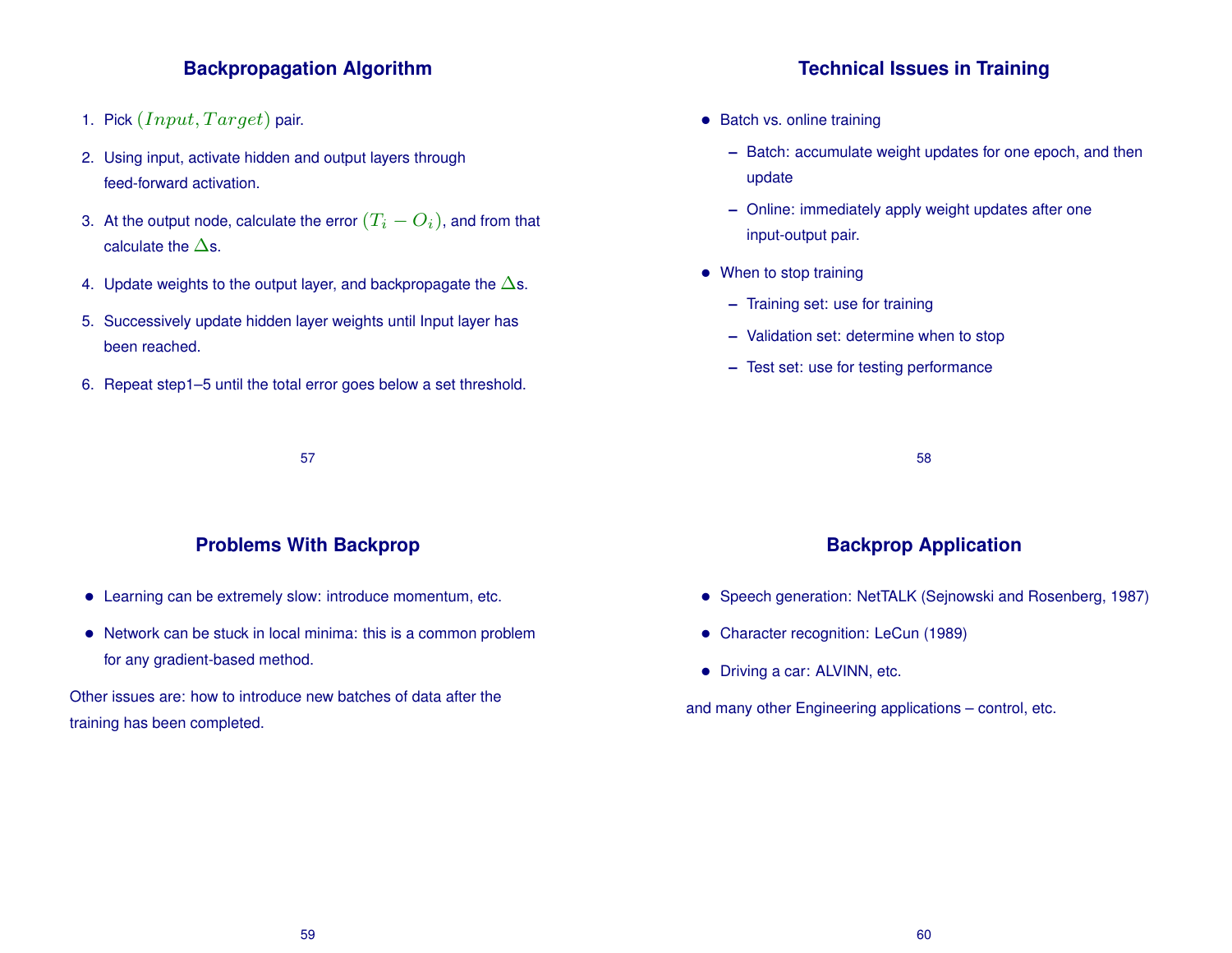#### **Demo: NetTALK**

- I want to I want to go to my grandmother's ....
- friend, sent, around, not, red, soon, doubt, key, attention, lost

### **Key Points**

- Basic concept of a multi-layer feed-forward network.
- How hidden units know how much error they caused.
- Backprop is a gradient descent algorithm.
- Drawbacks of backprop.

![](_page_15_Figure_8.jpeg)

**Overview**

- More on backprop
- Self-organizing maps

# **Another Application of Backpropagation: Image**

62

![](_page_15_Figure_13.jpeg)

- Image compression
	- 1. target output is the same as the input.
	- 2. hidden layer units are fewer than the output (and input) layer units.
	- 3. the hidden layer forms the compressed representation.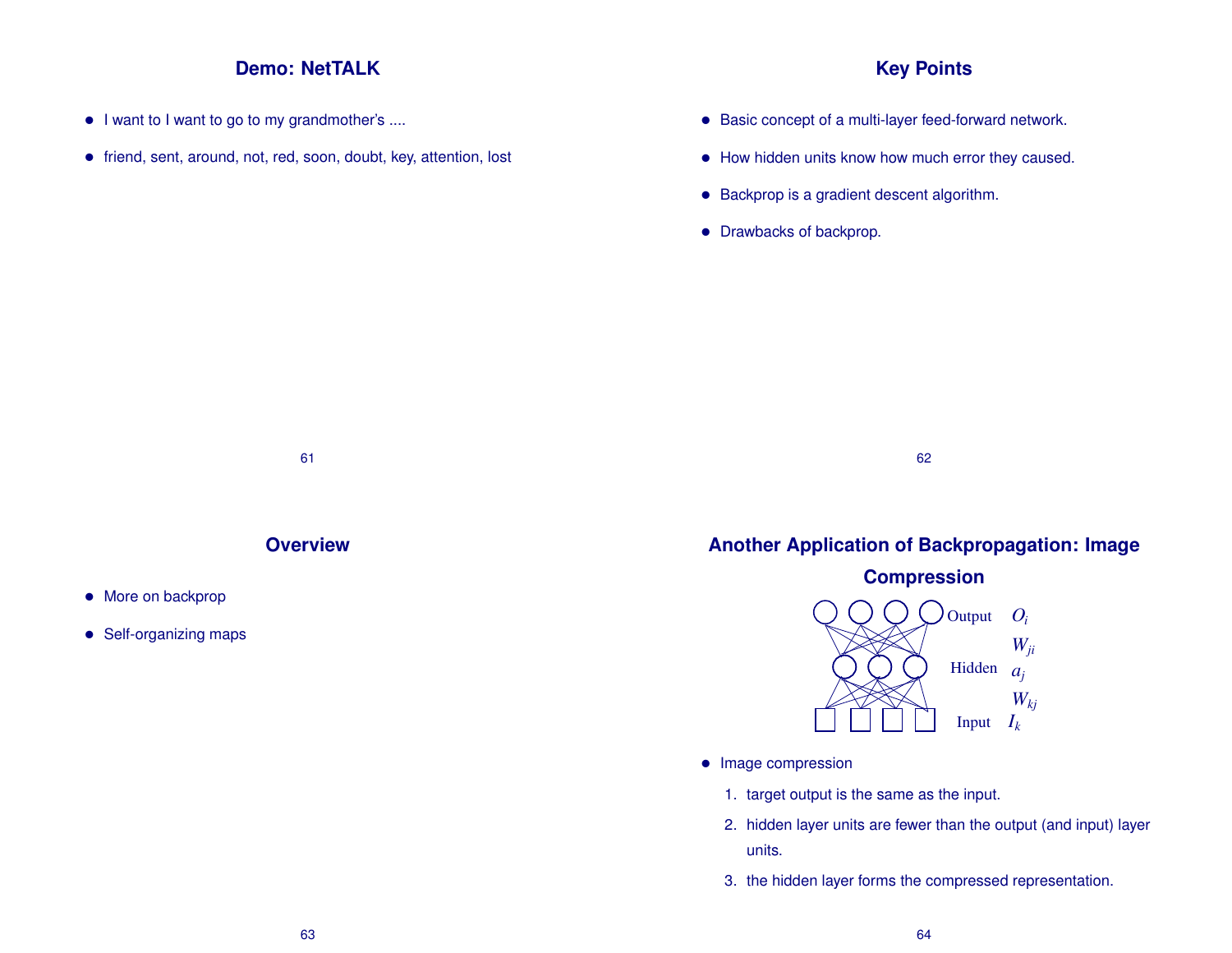## **Improving Backpropagation** a

To overcome the local minima problem:

• Adding momentum

$$
\Delta W_{j,i}(t) = \alpha \times \Delta_i \times I_j + \eta \times \Delta W_{j,i}(t-1)
$$

- Incremental update (as opposed to batch update) with **random input-target order**.
- Add a little bit of noise to the input.
- Allow increasing  $E$  with a small probability, as in Simulated Annealing.

a From Hertz et al., *Introduction to the Theory of Neural Computation*, Addison Wesley, 1991.

65

#### **Backpropagation: Example Results**

![](_page_16_Figure_10.jpeg)

- Epoch: one full cycle of training through all training input patterns.
- OR was easiest, AND the next, and XOR was the most difficult to learn.
- Network had 2 input, 2 hidden and 1 output unit. Learning rate was 0.001.

#### **Backpropagation Exercise**

- **URL:** http://www.cs.tamu.edu/faculty/choe/src/backprop-1.6.tar.gz
- Untar and read the README file:

gzip -dc backprop-1.6.tar.gz | tar  $xvf -$ 

- Run make to build (on departmental unix machines).
- Run ./bp conf/xor.conf etc.

66

# **Backpropagation: Example Results (cont'd)**

![](_page_16_Figure_22.jpeg)

Output to  $(0,0)$ ,  $(0,1)$ ,  $(1,0)$ , and  $(1,1)$  form each row.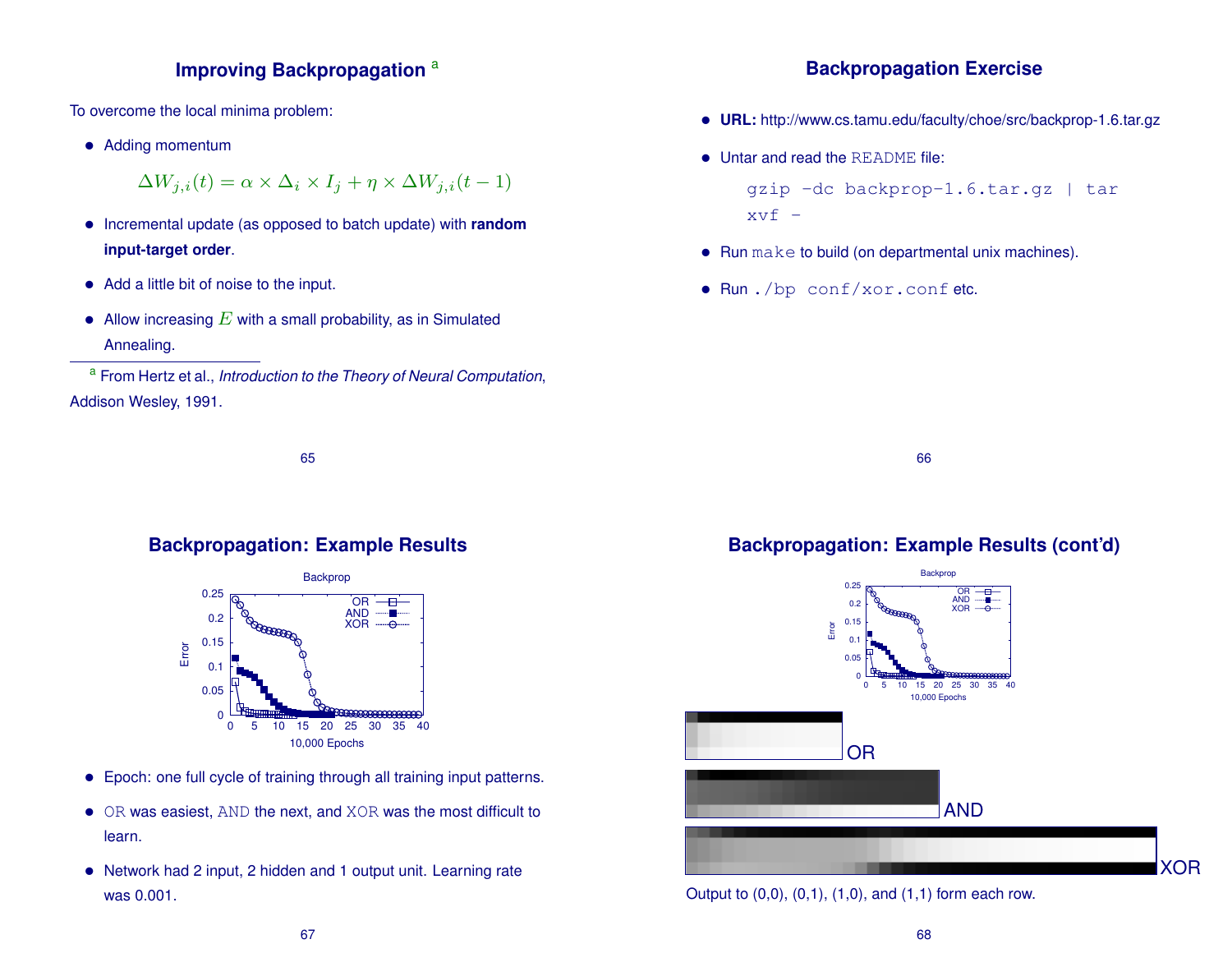## **Backpropagation: Things to Try**

- How does increasing the number of hidden layer units affect the (1) time and the (2) number of epochs of training?
- How does increasing or decreasing the learning rate affect the rate of convergence?
- How does changing the slope of the sigmoid affect the rate of convergence?
- Different problem domains: handwriting recognition, etc.

# **Unsupervised Learning**

- No teacher signal (i.e. no feedback from the environment).
- The network must discover patterns, features, regularities, correlations, or categories in the input data and code them in the output.
- The units and connections must display some degree of **self-organization**.
- Unsupervised learning can be useful when there is **redundancy** in the input data.
- A data channel where the input data content is less than the channel capacity, there is redundancy.

70

#### **What Can Unsupervised Learning Do?**

69

- **Familiarity**: how similar is the current input to past inputs?
- **Principal Component Analysis**: find orthogonal basis vectors (or axes) against which to project high dimensional data.
- **Clustering**: *n* output class, each representing a distinct category. Each cluster of similar or nearby patterns will be classified as a single class.
- **Prototyping**: For a given input, the most similar output class (or **exemplar**) is determined.
- **Encoding**: application of clustering/prototyping.
- **Feature Mapping**: topographic mapping of input space onto output network configuration.

# **Self-Organizing Map (SOM)**

![](_page_17_Figure_20.jpeg)

Kohonen (1982)

- 1-D or 2-D layout of units.
- One reference vector for each unit.
- Unsupervised learning (no target output).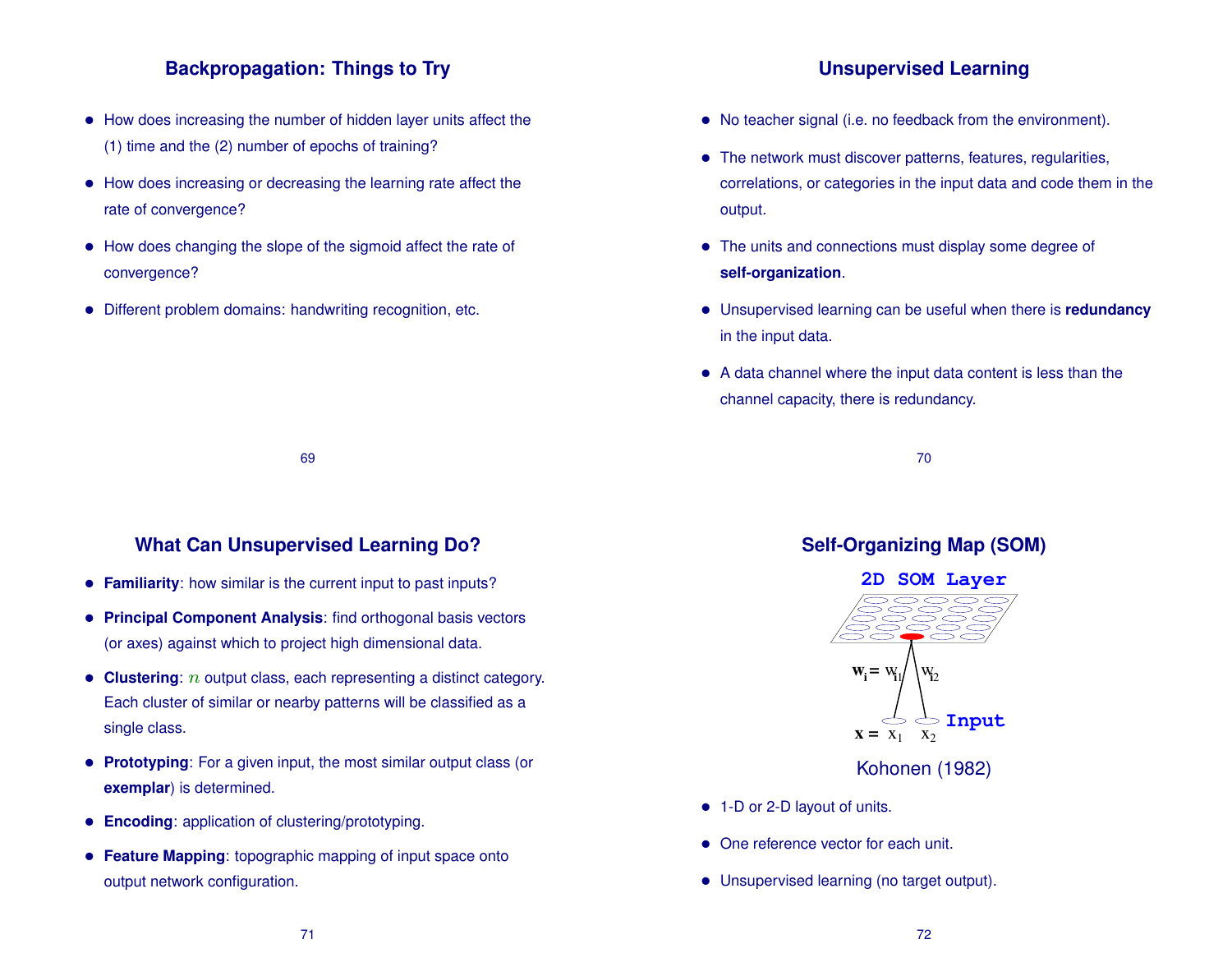#### **SOM Algorithm**

- 1. Randomly initialize reference vectors  $\mathbf{w}_i$
- 2. Randomly sample input vector x
- 3. Find Best Matching Unit (BMU):

$$
\begin{aligned}\n\mathbf{i}(\mathbf{x}) &= \operatorname{argmin}_j \|\mathbf{x} - \mathbf{w}_j\| \\
\end{aligned}
$$
\n4. Update reference vectors:

 $\mathbf{x} = \mathbf{x}_1 \quad \mathbf{x}_2$ 

 $\mathbf{w}_i = \mathbf{w}_i$ 

 $1 \quad X_2$ 

 $W_{12}$ 

**Input Neighbor**

**2D SOM Layer**

$$
\mathbf{w_j} \leftarrow \mathbf{w_j} + \alpha \Lambda(j, i(x))(\mathbf{x} - \mathbf{w_j})
$$

 $\alpha$  : learning rate  $\Lambda(j, i(x))$ : neighborhood function of BMU.

5. Repeat steps  $2 - 4$ .

# **Typical Neighborhood Functions**

![](_page_18_Figure_10.jpeg)

- Gaussian:  $\Lambda(j,i(x)) = exp(-|\mathbf{r_j} \mathbf{r_{i(x)}}|^2/2\sigma^2)$
- Flat:  $\Lambda(j,i(x)) = 1$  if  $|\mathbf{r_j} \mathbf{r_i}(\mathbf{x})| \leq \sigma$ , and 0 otherwise.
- σ is called the **neighborhood radius**.

73

# **Training Tips**

- Start with large neighborhood radius. Gradually decrease radius to a small value.
- Start with high learning rate  $\alpha$ . Gradually decrease  $\alpha$  to a small value.

### $\mathbf{x} = \mathbf{x}_1 \quad \mathbf{x}_2$ w 2 **Neighbor**  $1 \quad X_2$  $W_i =$ **2D SOM Layer Input**

#### **Properties of SOM**

74

- **Approximation of input space.** Maps continuous input space to discrete output space.
- **Topology preservation.** Nearby units represent nearby points in input space.
- **Density mapping.**

More units represent input space that are more frequently sampled.

75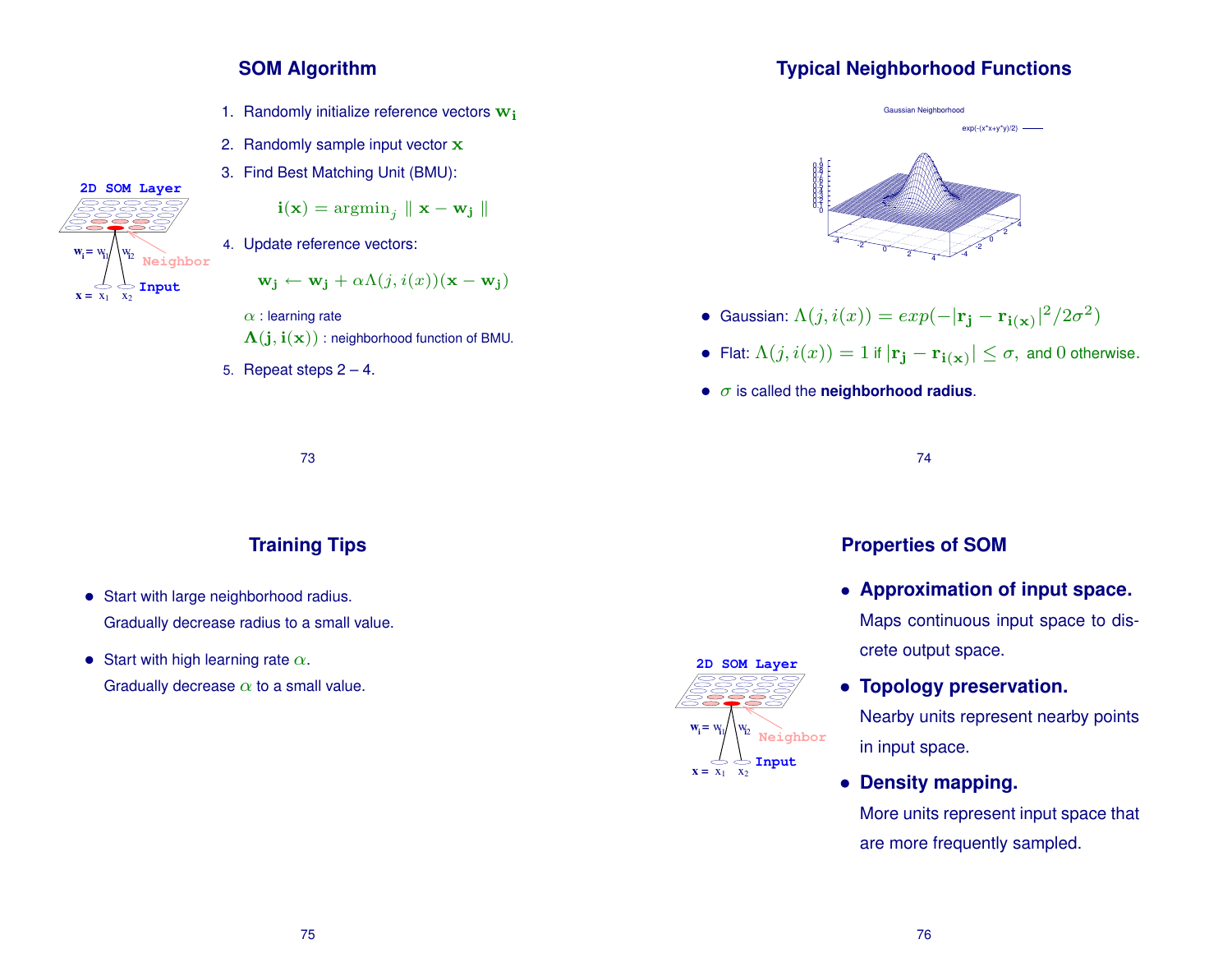#### **Performance Measures**

#### • **Quantization Error**

Average distance between each data vector and its BMU.

$$
\epsilon_Q = \frac{1}{N} \sum_{j=1}^N \parallel \mathbf{x_j} - \mathbf{w_{i(x_j)}} \parallel
$$

#### • **Topographic Error**

The proportion of all data vectors for which first and second BMUs are not adjacent units.

$$
\epsilon_T = \frac{1}{N} \sum_{j=1}^{N} u(\mathbf{x_j}),
$$

 $u(x) = 1$  if the 1st and 2nd BMUs are not adjacent

 $u(\mathbf{x}) = 0$  otherwise.

![](_page_19_Figure_9.jpeg)

#### **Different 2D Input Distributions**

![](_page_19_Picture_11.jpeg)

- What would the resulting SOM map look like?
- Why would it look like that?

# **Example: 2D Input / 2D Output**

![](_page_19_Figure_15.jpeg)

- Train with uniformly random 2D inputs. Each input is a point in Cartesian plane.
- Nodes: reference vectors  $(x \text{ and } y \text{ coordinate})$ .
- Edges: connect immediate neighbors on the map.

78

![](_page_19_Figure_20.jpeg)

# **High-Dimensional Inputs**

- SOM can be trained with inputs of arbitrary dimension.
	- Dimensionality reduction: **N-D** to **2-D**.
	- Extracts topological features.
	- Used for visualization of data.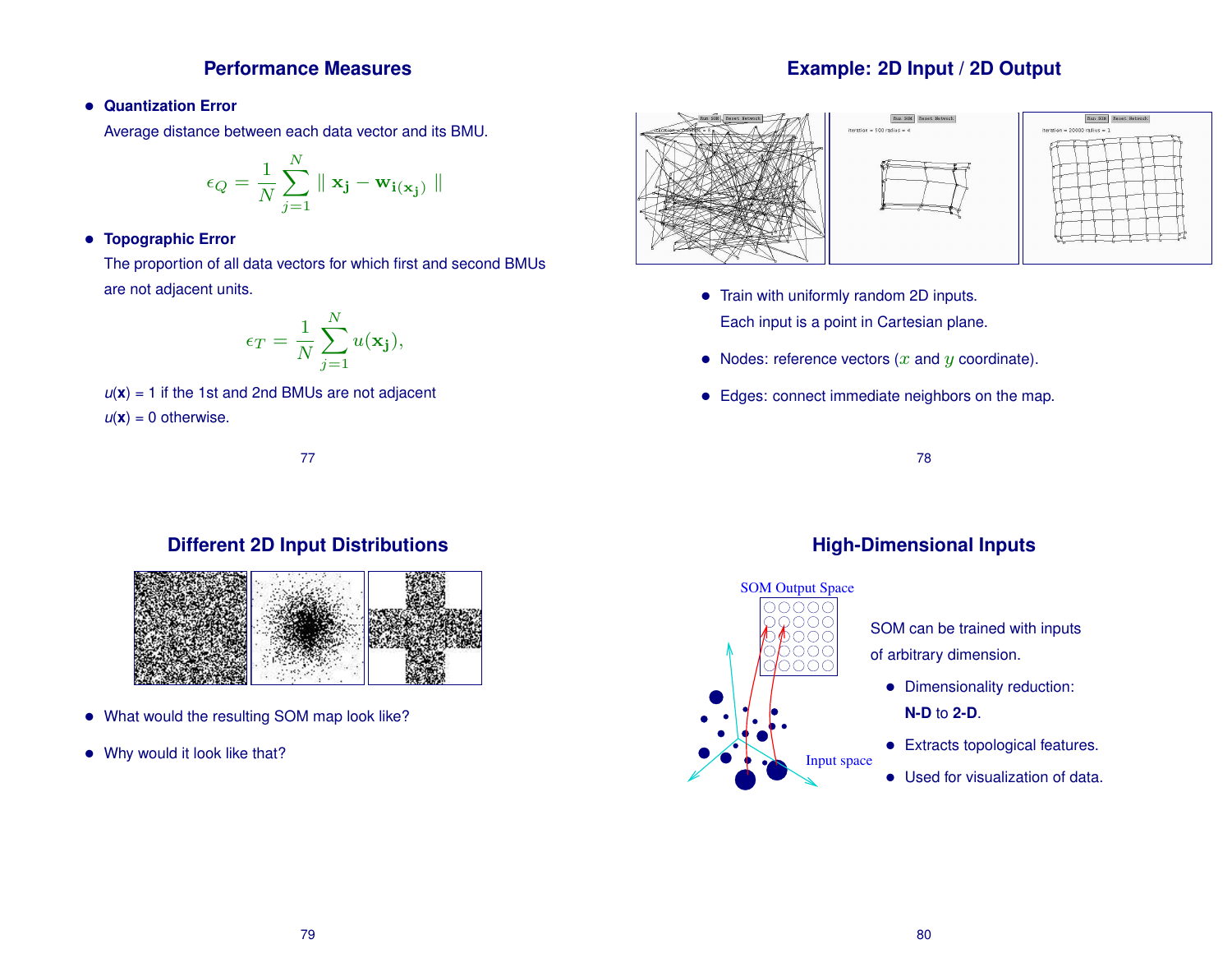## **Applications**

- **Data clustering and visualization.**
- **Optimization problems:**

Traveling salesman problem.

• **Semantic maps:**

Natural language processing.

- **Preprocessing for signal and image-processing.**
	- 1. Hand-written character recognition.
	- 2. Phonetic map for speech recognition.

# **Exercise**

- 1. What happens when  $\mathbf{N_{i(x)}}$  and  $\alpha$  was reduced quickly vs. slowly?
- 2. How would the map organize if different input distributions are given?
- 3. For a fixed number of input vectors from real-world data, a different visualization scheme is required. How would you use the number of input vectors that best match each unit to visualize the property of the map?

81

# **Key Points**

- How can backprop be improved?
- What are the various ways to apply backprop?
- SOM basic algorithm
- What kind of tasks is SOM good for?

82

# **Overview**

- SOM demo
- Recurrent networks
- Genetic Algorithms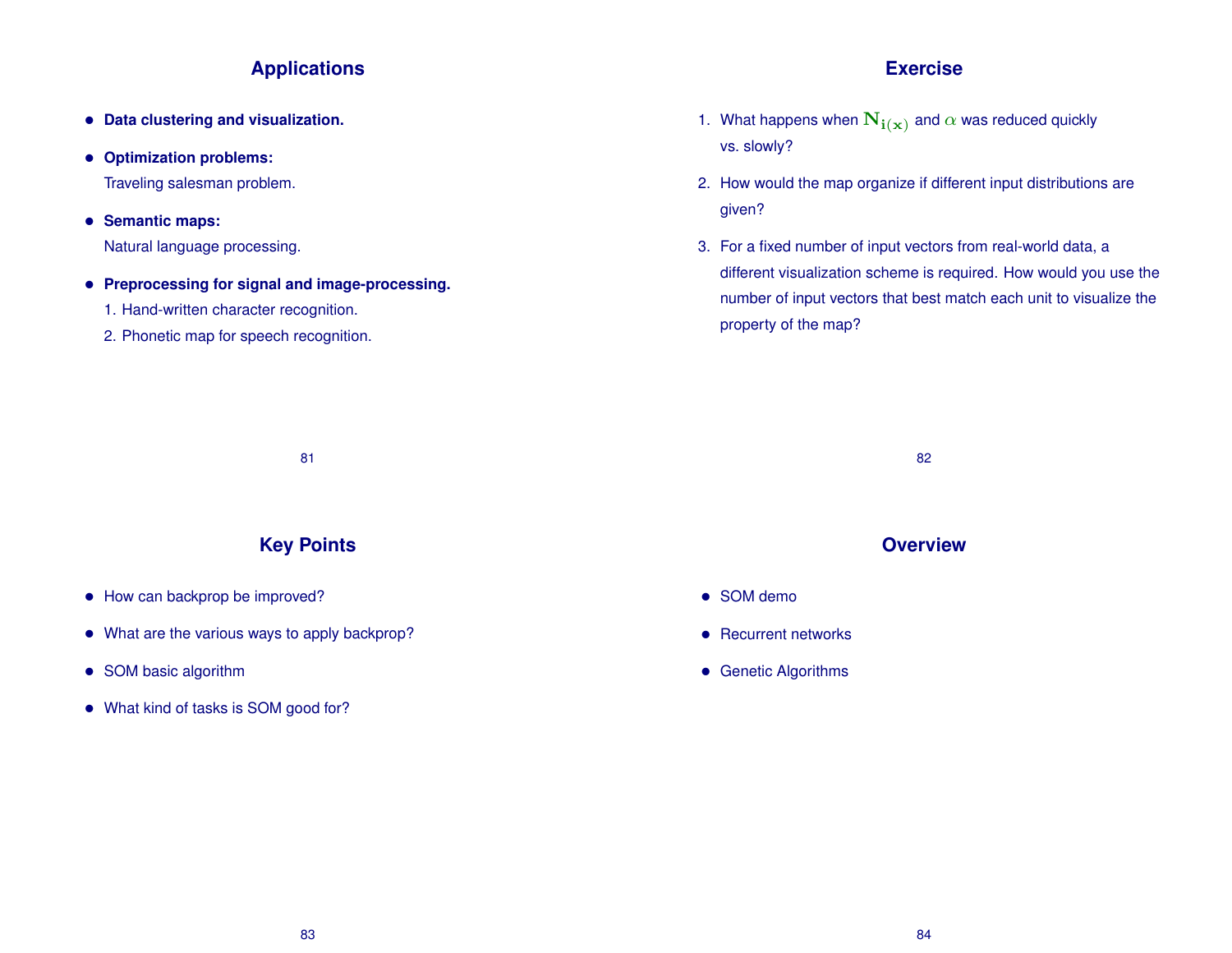### **SOM Example: Handwritten Digit Recognition**

- Preprocessing for feedforward networks (supervised learning).
- Better representation for training.
- Better generalization.

85

#### **SOM Demo: Traveling Salesman Problem**

Using Fröhlich's SOM applet:

- 1D SOM map  $(1 \times n$ , where *n* is the number of nodes).
- 2D input space.
- Initial neighborhood radius of 8.
- Stop when radius  $< 0.001$ .
- Try 50 nodes, 20 input points.

Click on [Parameters] to bring up the config panel. After the parameters are set, click on [Reset] in the main applet, and then [Start learning].

#### **SOM Demo**

## Jochen Fröhlich's Neural Networks with JAVA page:

http://rfhs8012.fh-regensburg.de/ saj39122/jfroehl/diplom/e-index.html

Check out the Sample Applet link.

86

## **SOM Demo: Space Filling in 2D**

Using Fröhlich's SOM applet:

- 1D SOM map  $(1 \times n)$ , where *n* is the number of nodes).
- 2D input space.
- Initial neighborhood radius of 100.
- Stop when radius  $< 0.001$ .
- Try 1000 nodes, and 1000 input points.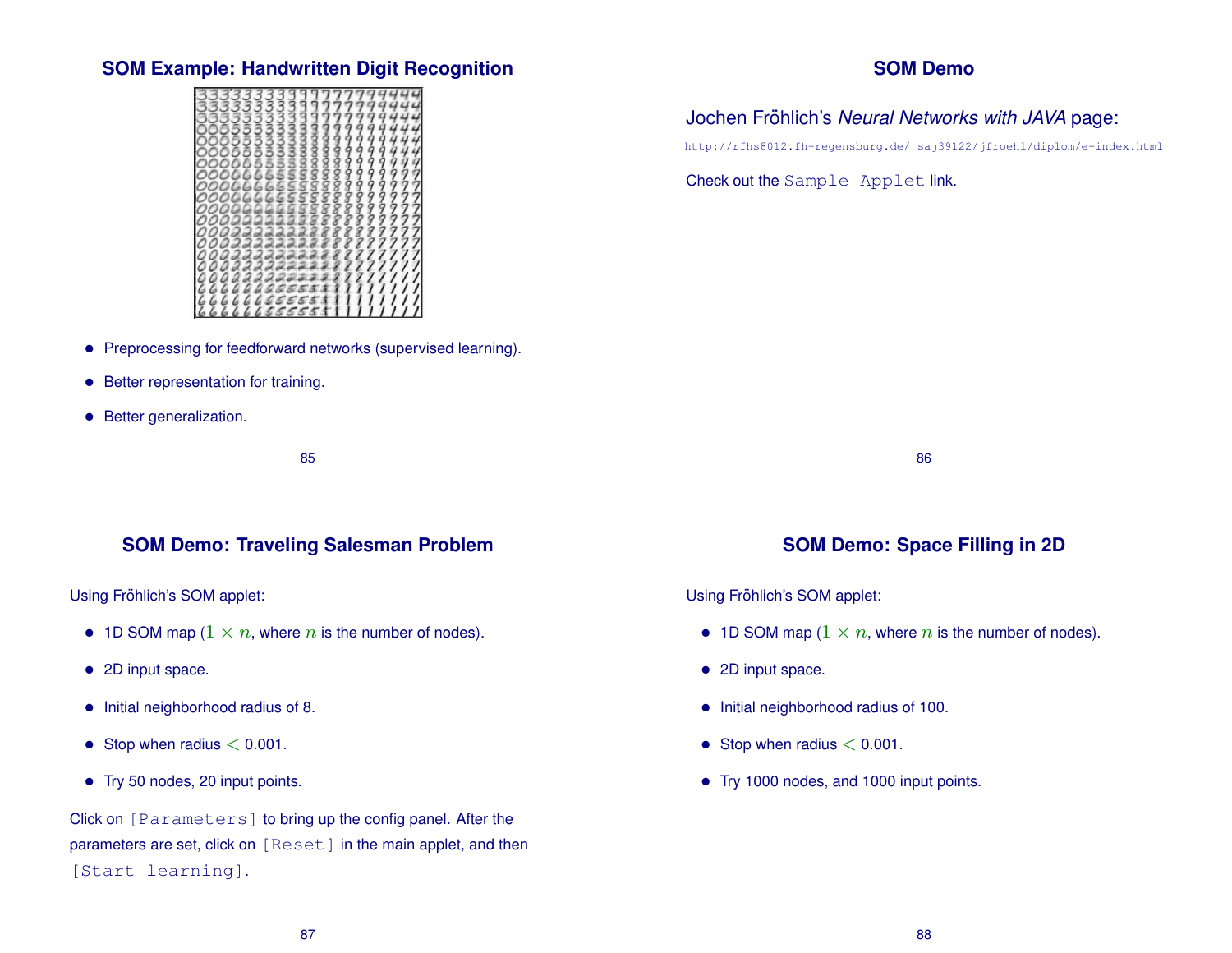## **SOM Demo: Space Filling in 3D**

Using Fröhlich's SOM applet:

- 2D SOM map  $(n \times n)$ , where n is the number of nodes).
- 2D input space.
- Initial neighborhood radius of 10.
- Stop when radius  $< 0.001$ .
- Try  $30 \times 30$  nodes, and 500 input points. Limit the y range to 15.

Also try  $50 \times 50$ , 1000 input points, and 16 initial radius.

#### **Recurrent Networks**

Connection graph can contain cycles, e.g. reciprocal connections: i.e. not strictly feed-forward.

- Statistical mechanics based models (associative or content-addressable memory): Hopfield network, Boltzmann machines, etc.
- Sequence encoding: Simple Recurrent Network, etc.
- Other biologically motivated networks: laterally connected self-organizing maps, etc.

89

#### **Simple Recurrent Network (Elman Network)**

![](_page_22_Figure_15.jpeg)

- Sequence encoding.
- Hidden layer activation from previous time step used as input.
- Use standard back-propagation learning.

![](_page_22_Figure_19.jpeg)

90

![](_page_22_Figure_20.jpeg)

Example input and target sequence: output 1 when two 1s appear in a row.

| Time: 0 1 2 3 4 5 6 7 8 9 10 11 12 13 14 15 16 17 18 19 |  |  |  |  |  |  |  |  |  |  |
|---------------------------------------------------------|--|--|--|--|--|--|--|--|--|--|
|                                                         |  |  |  |  |  |  |  |  |  |  |
| Input: 1 0 1 0 1 1 0 0 0 1 1 1 1 0 1 0 1 1 0 1          |  |  |  |  |  |  |  |  |  |  |
| Target: 0 0 0 0 0 1 0 0 0 0 1 1 1 0 0 0 0 1 0 0         |  |  |  |  |  |  |  |  |  |  |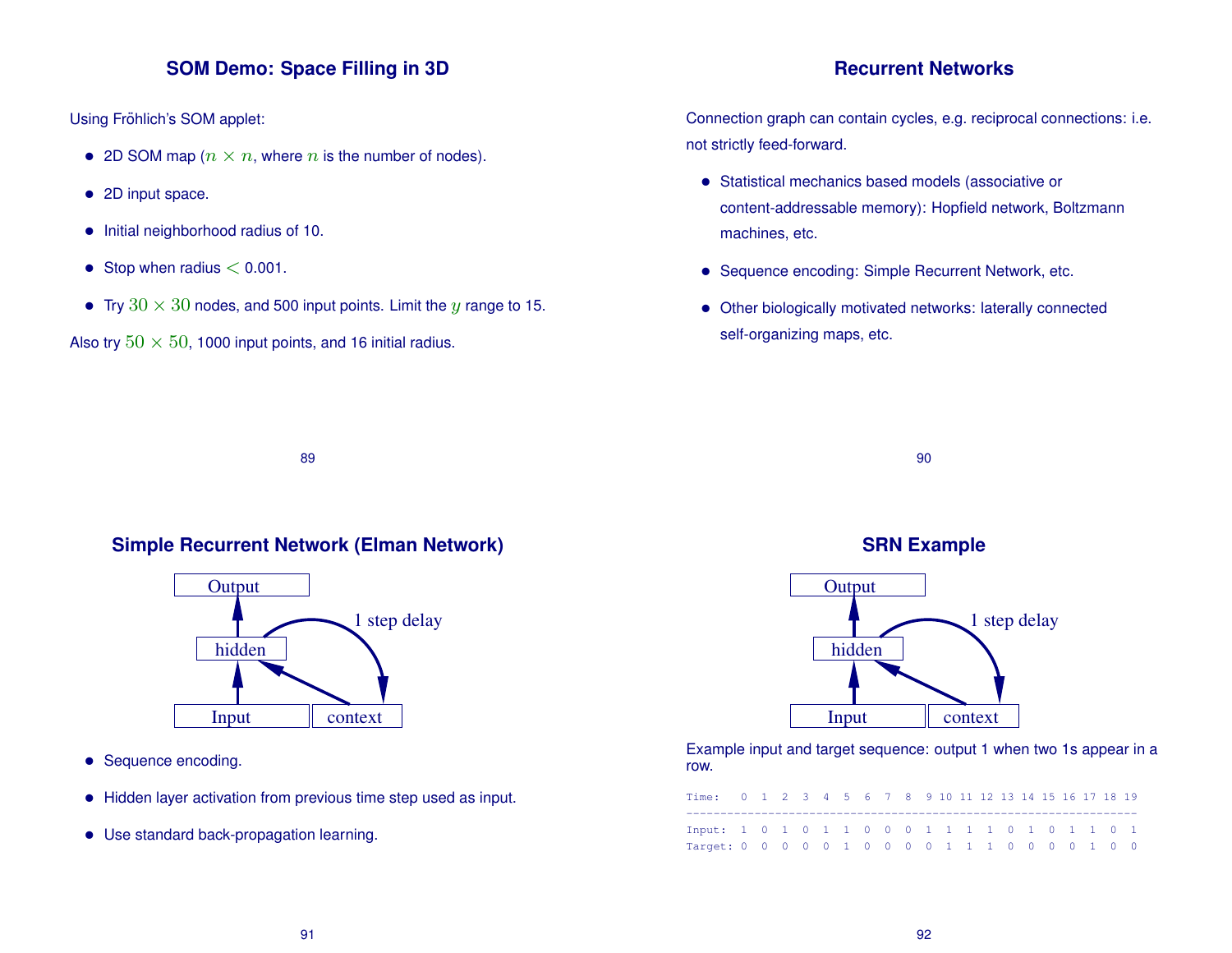![](_page_23_Figure_0.jpeg)

Evolution as a problem solving strategy:

- population of solutions, where each chromosome represent an individual
- selection based on fitness function: survival of the fittest
- mating (cross-over) and reproduction
- random mutation

93

#### **Designing a GA Solution to a Problem**

There are many different issues:

- What is the fitness function?
- How is an individual chromosome represented (how to encode) and what does it represent?
- How are individuals selected?
- How do individuals reproduce?

## **Properties of Genetic Algorithms**

- each chromosome encodes a solution
- similar to hill-climbing search
- parallel search
- works for both immediate or delayed reward

![](_page_23_Figure_18.jpeg)

![](_page_23_Figure_19.jpeg)

How to maintain diversity:

- Letting only successful ones to reproduce can seriously reduce the gene pool and an epidemic can wipe out the whole population: solution can not generalize in new and unexpected conditions.
- Converged population can often times be found at local minima, not at the global optimum.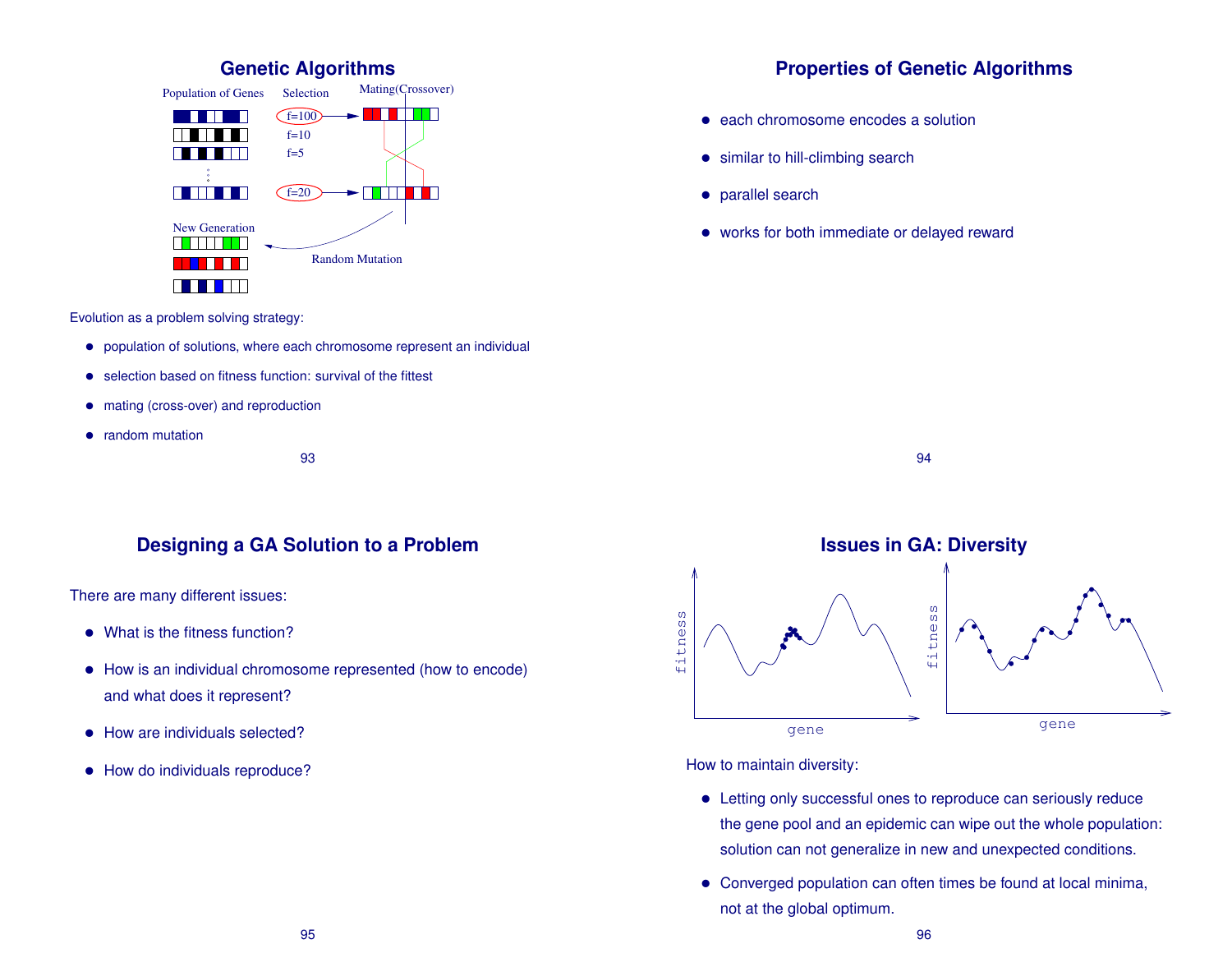#### **More Issues in GA**

- Cross-over strategy: success depends on how genes are encoded (or represented).
- Not too much theoretical understanding about why it works so well.
- Crevices in fitness landscape: similar to spikes in hill climbing.
- How to combine learning with evolution.
- How to use cultural leverage.

## **GA as a Learning Algorithm**

- An individual chromosome may not seem to learn, but when we look at the evolution of individuals over time, they can be seen as adapting, and thus learning to cope with the environment.
- If each individual encodes a function rather than a simple solution, the above point becomes clearer. At each generation, the parameters in the function can be seen as being adapted.
- Fitness can then be measured by using the function with the given parameters in specific tasks.

98

#### **GA as a Learning Algorithm: Neuroevolution**

97

![](_page_24_Figure_13.jpeg)

Evolving neural networks:

- Genes encode neural networks (connection topology and connection weights).
- Evaluate, select, and reproduce new population of neural networks.

Problem: individual neurons performing good work may get lost.

# **Neuroevolution: Evolving Individual Neurons**

![](_page_24_Figure_19.jpeg)

SANE: Moriarty and Miikkulainen

- Genes encode individual neurons.
- Neurons solve sub-problems and the ones that solve the problem well gets a chance to participate in a network in the next generation.
- Better diversity is maintained.